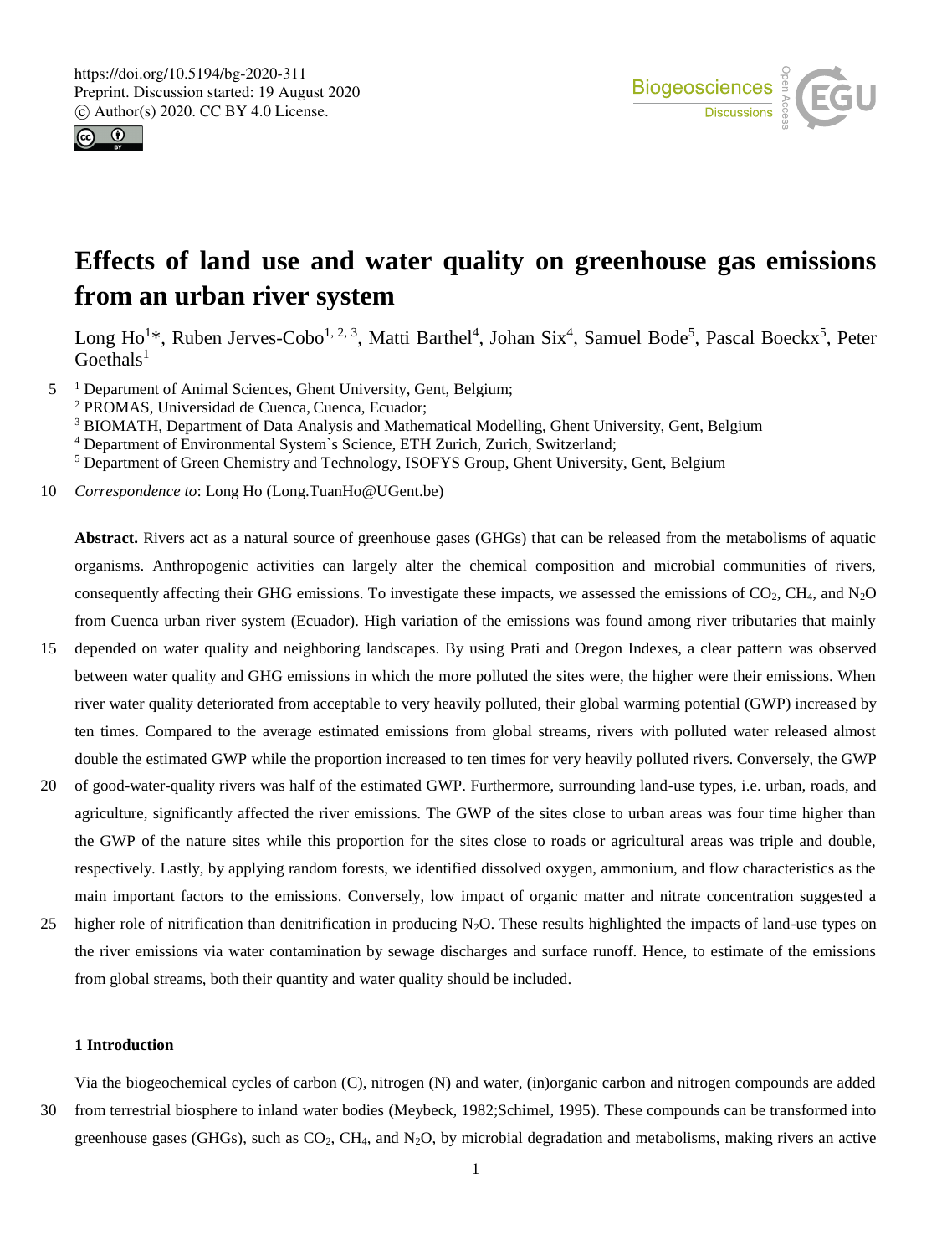



source of GHGs to the atmosphere (Butman and Raymond, 2011;Raymond et al., 2013;Ho and Goethals, 2020a). Particularly, CO<sub>2</sub> and CH<sub>4</sub> are released mainly via the decay of organic matter during bacterial decomposition processes while nitrifying and denitrifying microorganisms are considered major generators of  $N_2O$  in inland water bodies (Daelman et 35 al., 2013). Besides acting as a natural source of GHGs, rivers also serve as conduits for the GHGs released from groundwater and sediments to the atmosphere (Hotchkiss et al., 2015). In total, it was estimated from global streams and rivers that their

- CO<sub>2</sub> emissions were  $1.8 \pm 0.25$  Pg C yr<sup>-1</sup> (Raymond et al., 2013) while the size of inland water CH<sub>4</sub> and N<sub>2</sub>O evasions were 26.8 Tg C yr<sup>-1</sup> and 1.26 Tg N yr<sup>-1</sup>, respectively (Kroeze et al., 2005; Beaulieu et al., 2011; Stanley et al., 2016). Besides the natural inputs from terrestrial ecosystems, anthropogenic activities such as fertilization or wastewater discharges
- 40 can lead to elevated nutrient inputs which in turn can lead to an increase in GHG emissions from inland water bodies. In urban areas, land-use changes and the discharges from sewers and wastewater treatment plants (WWTPs) have deteriorated river water quality by causing extensive modification in biochemical reactions and hydro- and morphology characteristics (Damanik-Ambarita et al., 2018). These anthropogenic sources were estimated to account for at least 10% of the global  $N_2O$ emissions from rivers to the atmosphere (Beaulieu et al., 2011). While the concern about environmental impacts and human
- 45 health from the discharges has extensively been investigated, very little attention has been paid for their impacts on GHG emissions. National standards of the effluent discharge of WWTPs have been set to protect human health and the environment; however, their impacts on receiving rivers with respect to the GHG emissions have been absent. Although the acknowledgment of the GHG emissions from rivers was given earlier (Meybeck, 1982;Kling et al., 1992), the
- progress of its mechanistic understanding is still facing many challenges (Goldenfum, 2012). The challenges derive from the 50 complex biological processes in the water column of rivers, their intricate interactions with terrestrial ecosystems and various human activities along the rivers. Due to the current limited understanding, a strong spatial variation of GHG emissions was frequently found in rivers without a clear explanation (Musenze et al., 2014). Recently, the variation of GHG emissions was referred to as a function of river sizes and their connectivity with terrestrial ecosystems (Hotchkiss et al., 2015;Raymond et al., 2013;Rosamond et al., 2012). Other studies indicated that agricultural run-offs have increased the
- 55 GHG emissions from rivers (Smith et al., 2017), while recent findings showed that urban infrastructure may contribute to the elevated GHG emissions from urban rivers (Kaushal et al., 2014;Gallo et al., 2014). However, it remains vague how these different landscapes affect the GHG emissions from the connected rivers and different water qualities of the rivers can impact their contribution to climate change. From this perspective, this study aims to clarify the link between neighboring land-use types, water quality, and the GHG emissions of river systems. To this end, we conducted a sampling campaign at
- 60 the five tributaries of Cuenca river urban system, collecting information about not merely the concentrations of the three main GHGs, i.e. CO<sub>2</sub>, CH<sub>4</sub>, and N<sub>2</sub>O, but also physiochemical, hydromorphological, and meteorological variables. Subsequently, at each sampling site, we calculated Prati and Oregon water quality indexes and categorized different types of adjacent landscapes to investigate the impacts of these factors on the variation of the GHG emissions. Thereby, the study was able to calculate how the contribution of the rivers to climate change changed over different water quality categories and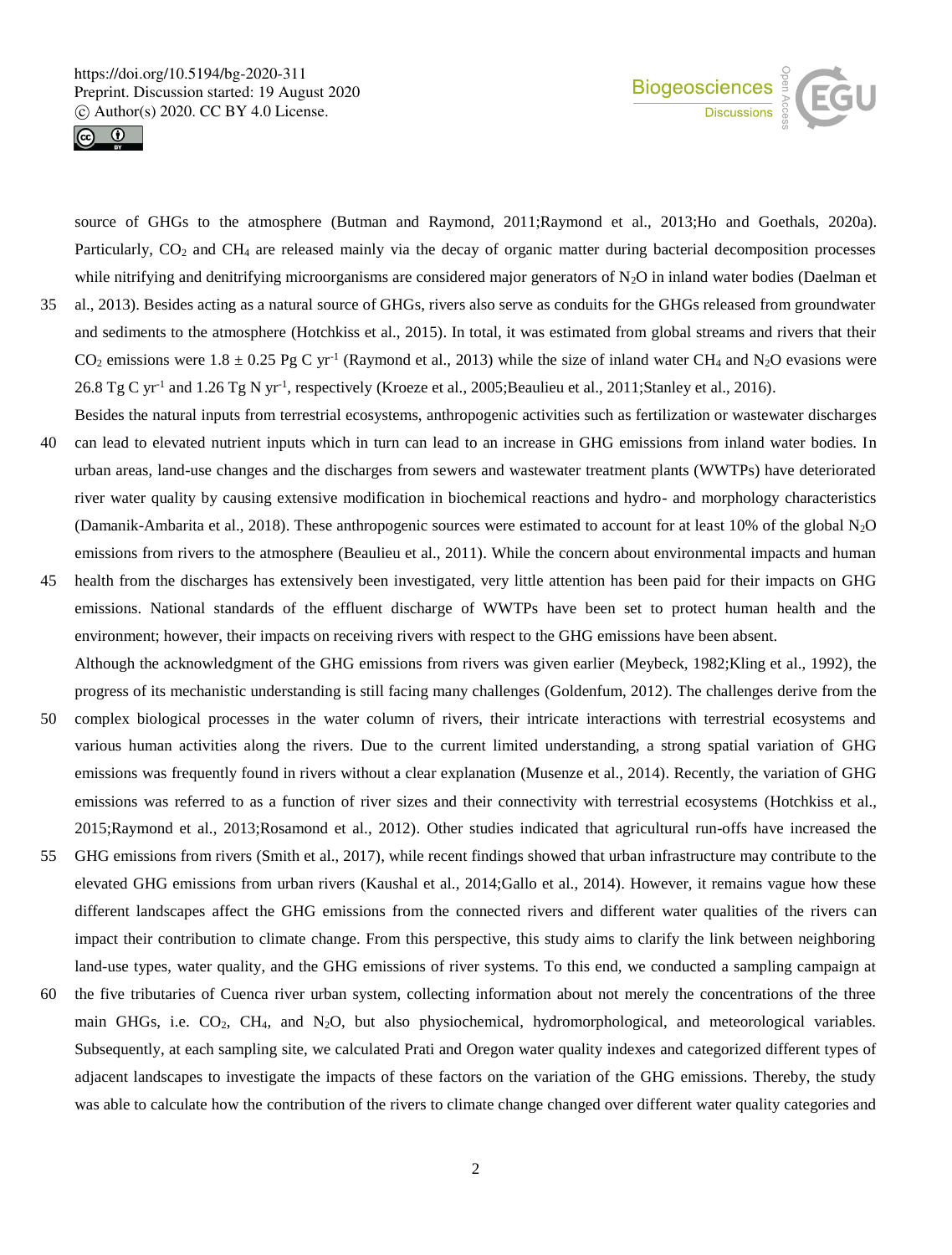



65 land use types. Furthermore, statistical analysis and random forests were applied to investigate the spatiotemporal variation of the GHG emissions and identify the main important factors of the variation.

## **2. Materials and Methods**

#### **2.1 Study area**

The study area is located at the Cuenca River basin situated in the southern province of Azuay in the Andes of Ecuador. The 70 basin is composed of five main tributaries, i.e. Cuenca, Tarqui, Yanuncay, Tomebamba, and Machangara Rivers. The study area is 223 km<sup>2</sup>, representing 13% of the Cuenca River basin. The city of Cuenca has a population of approx. 401.000 inhabitants in 2019. Two natural reserves are also located upstream from the Cuenca River basin: Cajas National Park and the Machangara-Tomebamba protected forest. Both are water sources for the Tomebamba, Yanuncay and Machangara Rivers (Jerves-Cobo et al., 2018b). The mean altitude of the study area is 2655 m a.s.l. The annual average air temperature is 75 16.3 °C and the average rainfall is about 879 mm per year (Jerves-Cobo et al., 2018a). The rainy season starts from the middle of February until the beginning of July and from the second half of September until the first two weeks of November, while the rest of the year constitutes the dry season (Jerves-Cobo et al., 2020b). The area of Cuenca, Machangara, Tarqui,



80 **Figure 1. Location of the study area in Ecuador and 36 sampling sites at the Cuenca urban river system.**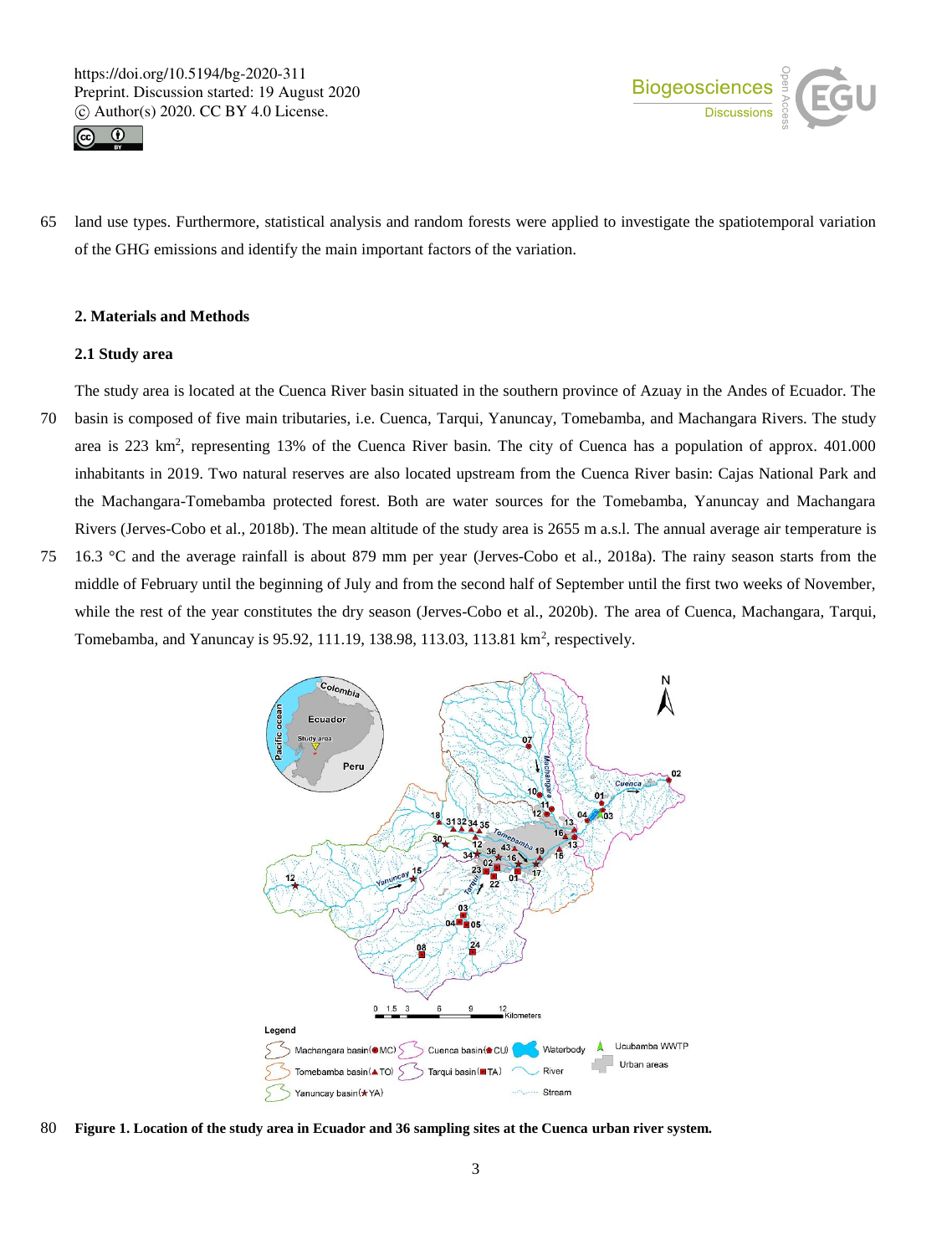



## **2.2 Field measurements**

A sampling campaign was conducted from 17/09/2018 to 21/09/2018. During this period, samples were collected from 9.00 to 18.00. This course of time covers the whole period of daylight in Cuenca, ensuring the investigation of temporal effects on oxygen variation, hence, on the GHG emissions. 36 sites were sampled in the Cuenca river basin, splitting into the five

- 85 basins covering the whole urban river area as well as the river sources. Besides assessing the emissions of  $CO<sub>2</sub>$ ,  $CH<sub>4</sub>$ , and N2O, we also gathered physiochemical, hydro-morphological, and meteorological data. Specifically, water temperature, pH, dissolved oxygen (DO), turbidity, total dissolved solid (TDS), and chlorophyll *a* were determined by a handheld multiprobe (Aquaread-AP5000 version 4.07). Calibration was performed prior to sampling and supplemented with a regular check after sampling.
- 90 Water samples from all sampling sites were collected and stored in cool and dark containers and then preserved in a refrigerator before being analyzed for other variables in the Water and Soil Quality Analysis Laboratory at Cuenca University. Particularly, ammonium (NH<sub>4</sub><sup>+</sup>), nitrite (NO<sub>2</sub><sup>-</sup>), nitrate (NO<sub>3</sub><sup>-</sup>) and orthophosphate (PO<sub>4</sub><sup>3-</sup>) were determined spectrophotometrically (low-range Hach test kits with Hach DR3900). Moreover, water samples were kept frozen until shipment to Belgium for further analyses, i.e. biochemical oxygen demand (BOD5), chemical oxygen demand (COD), total
- 95 nitrogen (TN), and total phosphorus (TP). Details of the Hach kits can be found in the Supplementary Material S1. Hydromorphological information of the sites and their surroundings were collected, including land use, macrophytes, riparian vegetation, channel types, flow types, and sediment, via a modified field protocol of Jerves-Cobo et al. (2018b). Note that land use types surrounding the sampling sites were assessed using the modified field protocol based on the Australian River Assessment System physical assessment protocol (Parsons et al., 2002) and the United Kingdom and the Isle of Man River
- 100 Habitat Survey (Raven et al., 1997). In total, 17 variables were measured following different categories (Supplementary Material S2). River depth and velocity were measured at three points at each sampling site, two close to the riverbanks and one in the middle of the river. Meteorological data, including air temperature, solar radiation, rainfall, and wind speed, were obtained from the meteorological station of the University of Cuenca (-2.9050372°, -79.0124267°), located 7.8 km away from the Ucubamba WWTP and 0.7 km away from the city center.
- 105 To facilitate data accessibility, analysis, and visualization, we developed an interactive application using R **Shiny** package (Chang et al., 2015). This application allows customization of the application's user interface to provide an elegant environment for displaying user‐input controls and simulation outputs (Wojciechowski et al., 2015). In short, the outputs can be instantaneously updated with the inputs, hence, the users can access, analyze, and visualize the collected data in a quick, flexible, and informative way. Detailed values of all variables in the 36 sampling sites are available online at https://water-
- 110 research.shinyapps.io/GHG\_Cuenca/.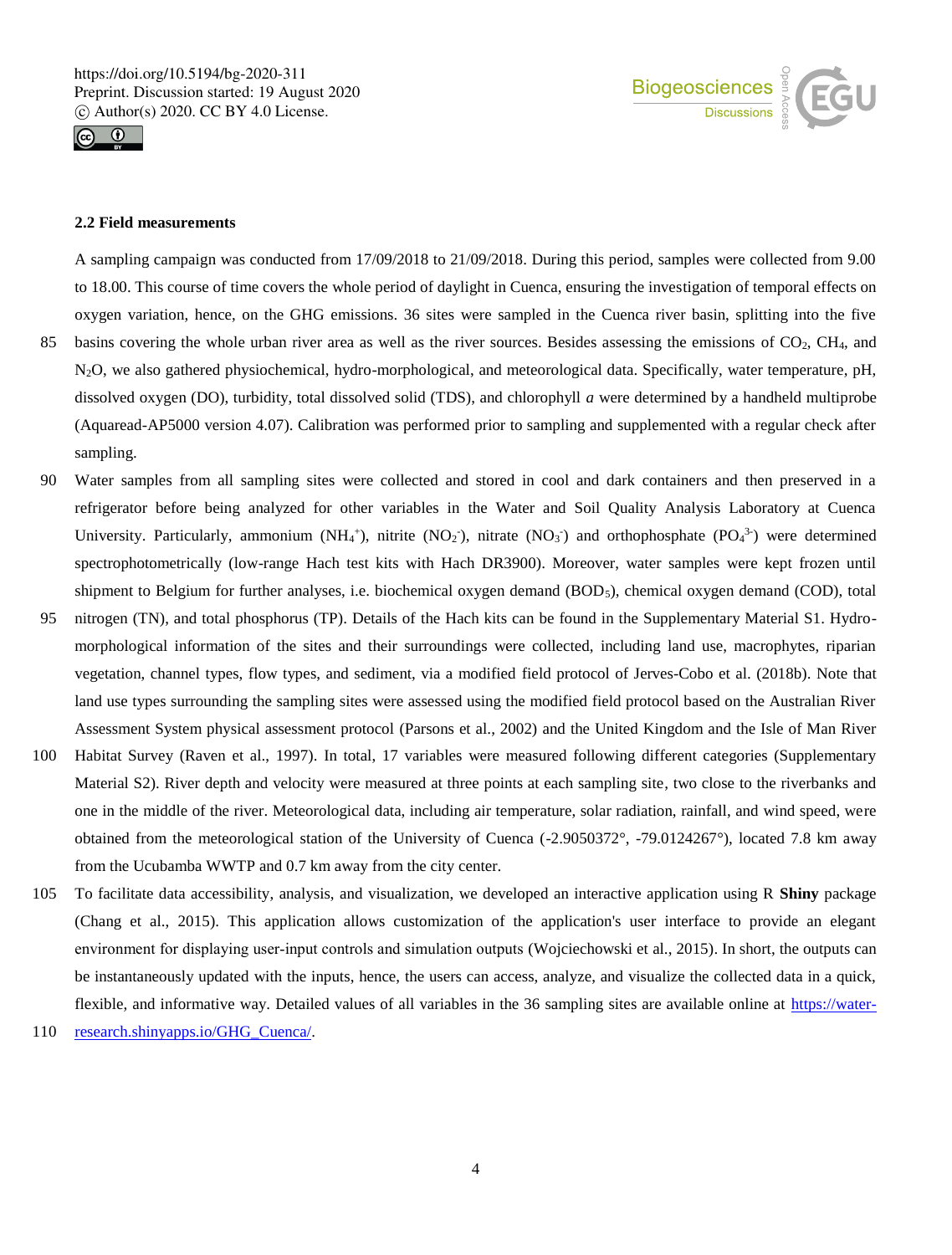



#### **2.3 Dissolved gas concentrations**

Dissolved GHG concentrations  $(C_{aq})$  were measured using the headspace equilibration technique. Before the field campaign, 12 mL vials with airtight septa (Exetainer®, Labco Ltd, High Wycombe, UK) were pre-conditioned with 50µL of 50% ZnCl before capping and flushing with high purity  $N_2$  (Alphagaz 2, Carbagas, Gümlingen, Switzerland). At each sampling, 6 mL 115 of water was pushed into the vials using a syringe after carefully removing air bubbles from the sample creating a headspace pressure inside the vial of ca. 2 atm. The headspace was analyzed for concentrations of  $CO<sub>2</sub>$ , CH<sub>4</sub>, and N<sub>2</sub>O using gas chromatography (Bruker, GC-456, Scion Instruments, Livingston, UK) equipped with a thermal conductivity detector, flame ionization detector, and electron capture detector. The instrument was calibrated for each gas using several sets of standards within each measurement run. Dissolved gas concentrations ( $\mu$ mol L<sup>-1</sup>) were calculated by applying Henry's law, taking into 120 account the vial volume and headspace.

$$
C_{aq} = p_a \times k_h \tag{1}
$$

where  $k_h$  is Henry's constant adjusted for lab temperature (mol m<sup>-3</sup> Pa<sup>-1</sup>) and  $p_a$  is the partial pressure of the gas in the headspace  $(Pa^{-1})$ .

#### **2.4 Flux calculations**

125 The flux (mg  $m^2 d^{-1}$ ) from the river water to the atmosphere of the three gasses assessed was calculated according to the model on gas exchange between air and water of Liss and Slater (1974):

$$
Flux = k_0 \times (C_{aq} - C_{eq}) = k_0 \times (C_{aq} - p_a \times k_h)
$$
\n<sup>(2)</sup>

where  $k_0$  is the gas exchange coefficient (cm h<sup>-1</sup>);  $C_{aq}$  is the dissolved gas concentration (µmol L<sup>-1</sup>), and  $C_{eq}$  is the aqueous gas concentration in equilibrium with the atmosphere ( $\mu$ mol L<sup>-1</sup>);  $p_a$  is the partial pressure above the surface water at 130 equilibrium with atmosphere  $(Pa^{-1})$ ;  $k<sub>h</sub>$  is Henry's law constant corrected in a given temperature (mol m<sup>-3</sup> Pa<sup>-1</sup>);

The gas exchange coefficient  $k_0$  was calculated as follows.

$$
k_0 = k_{600} \times (Sc/600)^{0.5}
$$
 (3)

where  $k_{600}$  is the gas exchange coefficient that was normalized to a common Schmidt number (Sc) of 600 (cm h<sup>-1</sup>). Sc is the Schmidt number that was calculated from an empirical third-order polynomial of Wanninkhof (1992) for the *in situ* water 135 temperature  $(t_w)$  for different gases as follows.

$$
Sc_{CO2} = 1911.1 - 118.11 \times t_w + 3.4527 \times t_w^2 - 0.04132 \times t_w^3 \tag{4}
$$

$$
Sc_{CH4} = 1897.8 - 114.28 \times t_w + 3.2902 \times t_w^2 - 0.039061 \times t_w^3 \tag{5}
$$

$$
Sc_{N20} = 2301.1 - 151.1 \times t_w + 4.7364 \times t_w^2 - 0.059431 \times t_w^3 \tag{6}
$$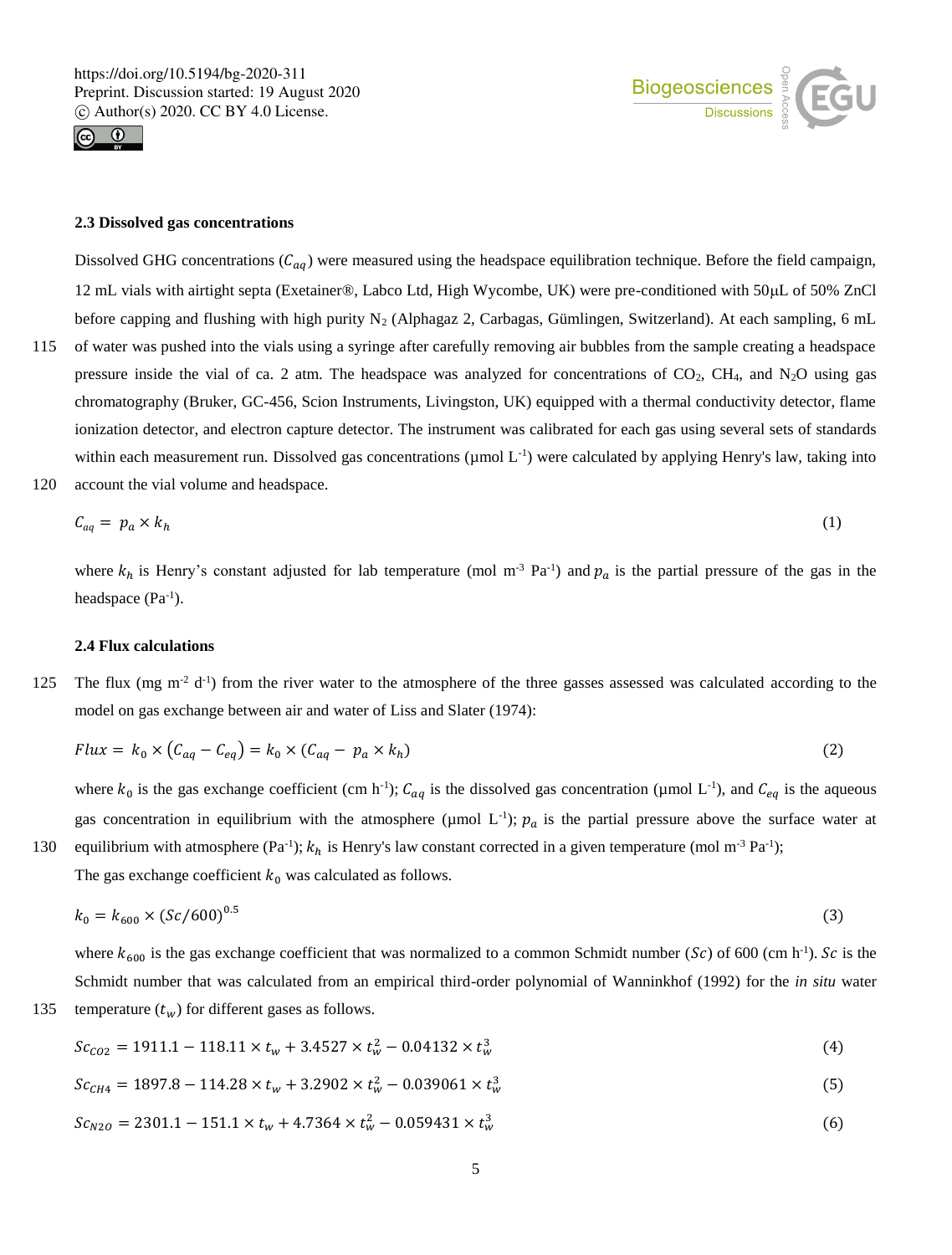



To calculate the  $k_{600}$ , an empirical function of Cole and Caraco (1998) that has been widely used counting for both wind 140 speed and temperature, was applied.

$$
k_{600} = 2.07 + 0.215 \times U_{10}^{1.7} \tag{7}
$$

where  $U_{10}$  is the wind speed at 10-m height (m s<sup>-1</sup>). Wind speed at 10-m height was equal to 1.22 times of wind speed at 1 m above the water surface (Raymond and Cole, 2001;Wang et al., 2017).

The  $k_h$  can be calculated by van't Hoff (1884) equation applied to Henry's law constant:

$$
145 \quad k_h(T) = k_h^0 \times \exp\left[\frac{-\Delta_{sol}H}{R}\left(\frac{1}{T} - \frac{1}{T^0}\right)\right] \tag{8}
$$

where  $k_h^0$  is Henry's law constant at the reference temperature  $T^0 = 298.15$  K;  $\Delta_{sol}H$  is the enthalpy of dissolution. The values of  $k_h^0$  and  $\Delta_{sol}H/R$  for the three GHGs are averaged from the list of their empirical values from different studies, which can be found in Sander (2015). Particularly, the values of  $k_h^0$  and  $\Delta_{sol}H/R$  are 3.4 × 10<sup>-4</sup> (mol m<sup>-3</sup> Pa<sup>-1</sup>) and 2400 (K) for  $CO_2$ ,  $1.4 \times 10^{-5}$  (mol m<sup>-3</sup> Pa<sup>-1</sup>) and 1600 (K) for CH<sub>4</sub>, and  $2.4 \times 10^{-4}$  (mol m<sup>-3</sup> Pa<sup>-1</sup>) and 2600 (K) for N<sub>2</sub>O. Partial pressure

- 150  $p_a$  of each gas was determined by injecting 20mL of air samples near the water surface into pre-evacuated 12 ml vials (Exetainer®, Labco Ltd, High Wycombe, UK) which were subsequently analyzed in the Department of Environmental Systems Science, ETH Zurich, Zurich, Switzerland using gas chromatography. Note that the flux calculation excluded the contribution of ebullition that can be an important pathway of  $CH_4$  emissions from certain aquatic sediment, such as lakes and hydropower reservoirs (Bastviken et al., 2011;Tuser et al., 2017). This assumption was based on the absence of sediment
- 155 layers in most of the measured sites given that thick sediment layers under a shallow water column are major contributors of ebullition process due to lower hydrostatic pressure and wave-induced perturbations (Bastviken et al., 2004). Furthermore, we calculated the total emissions of each tributary per year by multiplying its flux to its total watershed area. We calculated the fraction of the total emissions of all fluxes per year by converting the fluxes to  $CO<sub>2</sub>$  equivalent using the values from the Fifth Assessment Report by the Intergovernmental Panel on Climate Change (IPCC) (2015: mass flux of
- 160 CH<sup>4</sup> multiplied by 28 and of N2O by 265) to determine the 100-year time horizon global warming potentials (GWP) of the three gases released from rivers through diffusion (IPCC, 2014). The calculated values for the GHG emissions were represented with mean and standard errors of the mean as we focused on the uncertainty around the estimate of the mean measurement (Altman and Bland, 2005). We compared the estimated GHG emissions and their GWP from the sites with different water quality categories and land use types to the average estimated values from global streams and water bodies
- 165 from the previous studies. In particular, Holgerson and Raymond (2016) estimated the emissions of  $CO<sub>2</sub>$  and CH<sub>4</sub> from global freshwater bodies in a function of surface area using the measurement of the gases from 427 inland waterbodies ranging in surface area from  $2.5m^2$  to 674km<sup>2</sup>. We calculated the average values of the estimated emissions which were equal to 984.6 $\pm$ 160.8 mg-C m<sup>-2</sup> d<sup>-1</sup> and 4.2 $\pm$ 1.0 mg-C m<sup>-2</sup> d<sup>-1</sup> for CO<sub>2</sub> and CH<sub>4</sub> emissions, respectively. Beaulieu et al. (2011) also accounted for the surface area of the global streams when estimating their  $N_2O$  emissions. In particular, the average  $N_2O$
- 170 emission of the global streams was estimated to equal to  $37 \mu g$ -N m<sup>-2</sup> h<sup>-1</sup> or 0.89 mg-N m<sup>-2</sup> d<sup>-1</sup>.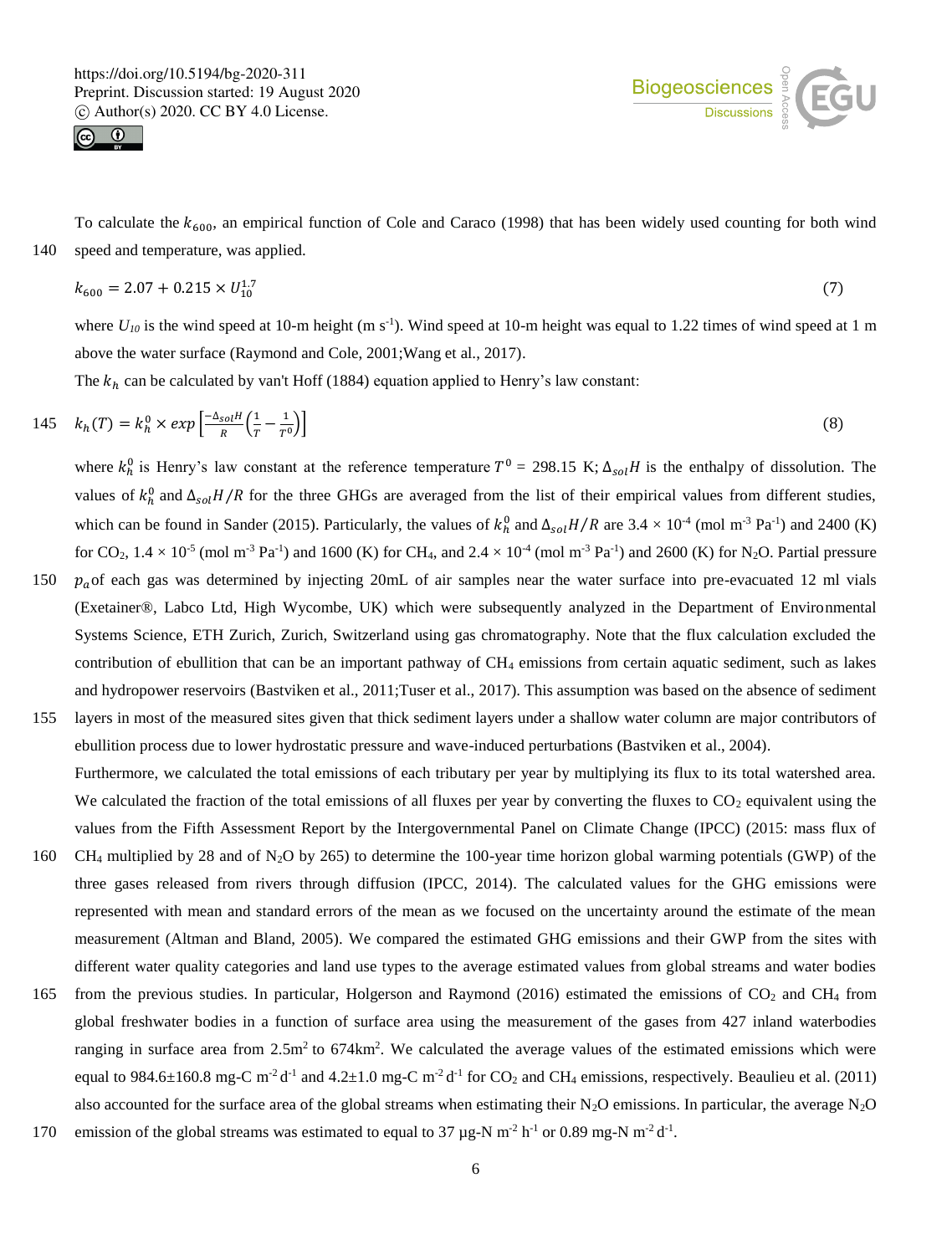



## **2.5 Water quality indexes**

To investigate the effects of water quality on the GHG emissions from receiving water bodies, water quality indexes were calculated. By aggregating the measurements of multiple water quality parameters, water quality index as a single number can be used to assess the quality of a water resource for serving different purposes (Lumb et al., 2011). Prati and Oregon 175 indexes were calculated and compared. Particularly, Prati index, developed by Prati et al. (1971), is often used to evaluate surface water quality with a consideration of numerous pollutants while Oregon Index was developed by Dunnette (1979) and then modified by Cude (2001) to express ambient water quality for general recreational use. In this study, we calculated the basic Prati index of each sampling site by accounting for DO saturation, COD, and NH<sub>4</sub>+ concentration, and a modified Oregon Index containing six variables, i.e. water temperature, DO, BOD<sub>5</sub>, pH, the total concentration of  $NH_4$  and  $NO_3$ , and 180 TP concentration. Details of their calculation can be found in the Supplementary Material S3. According to the Prati index, water quality can be ranked as good quality, acceptable quality, polluted, heavily polluted, and very heavily polluted. Similarly, five water quality categories can be found according to Oregon index, i.e. excellent, good, fair, poor, very poor.

## **2.6 Spatiotemporal variation of the GHG emissions**

- To investigate the spatiotemporal variation of the GHG emissions, we applied a linear mixed model (LMM) in R (R Core 185 Team, 2014) using the **lme4** package (Bates et al., 2015). Not only accounting for fixed effects as linear regression models, LMM includes random effects that can take into account the spatiotemporal autocorrelations of observations (Dormann et al., 2007). Specifically, different sampling days and different tributaries were included to respectively assess the temporal and spatial variations of the collected samples. To do so, a three-level hierarchical mixed model was created, in which the unit of analysis, GHG emissions (level 1), is nested within rivers (level 2), which is in turn nested within the sampling days
- 190 (level 3). The GHG emissions were log10 transformed and standardized. A final check for normality was done by using Cleveland plots (Supplementary Material S4). Moreover, homogeneity was checked via the residuals of the fitted model (Supplementary Material S5) while the assumption of multicollinearity was omitted due to the absence of fixed parameters. The impacts of the spatiotemporal autocorrelation are represented by the mean of intraclass correlation coefficient (ICC) as a measure describing the homogeneity of the observed GHG emissions within given clusters, i.e. river and sampling day (West
- 195 et al., 2014). The ICC is determined via the variance components in the mixed model. Particularly, the sampling-day-level ICC (ICC<sub>day</sub>) was calculated by dividing the variance of the random sampling-day effects ( $\sigma_{sd}^2$ ) by the total random variation, consisting of  $\sigma_{sd}^2$ , the variance of the random effects associated with rivers nested within sampling campaign  $(\sigma_r^2)$ and the variance of residual  $(\sigma^2)$ :

$$
ICC_{day} = \frac{\sigma_{sd}^2}{\sigma_{sd}^2 + \sigma_r^2 + \sigma^2} \tag{9}
$$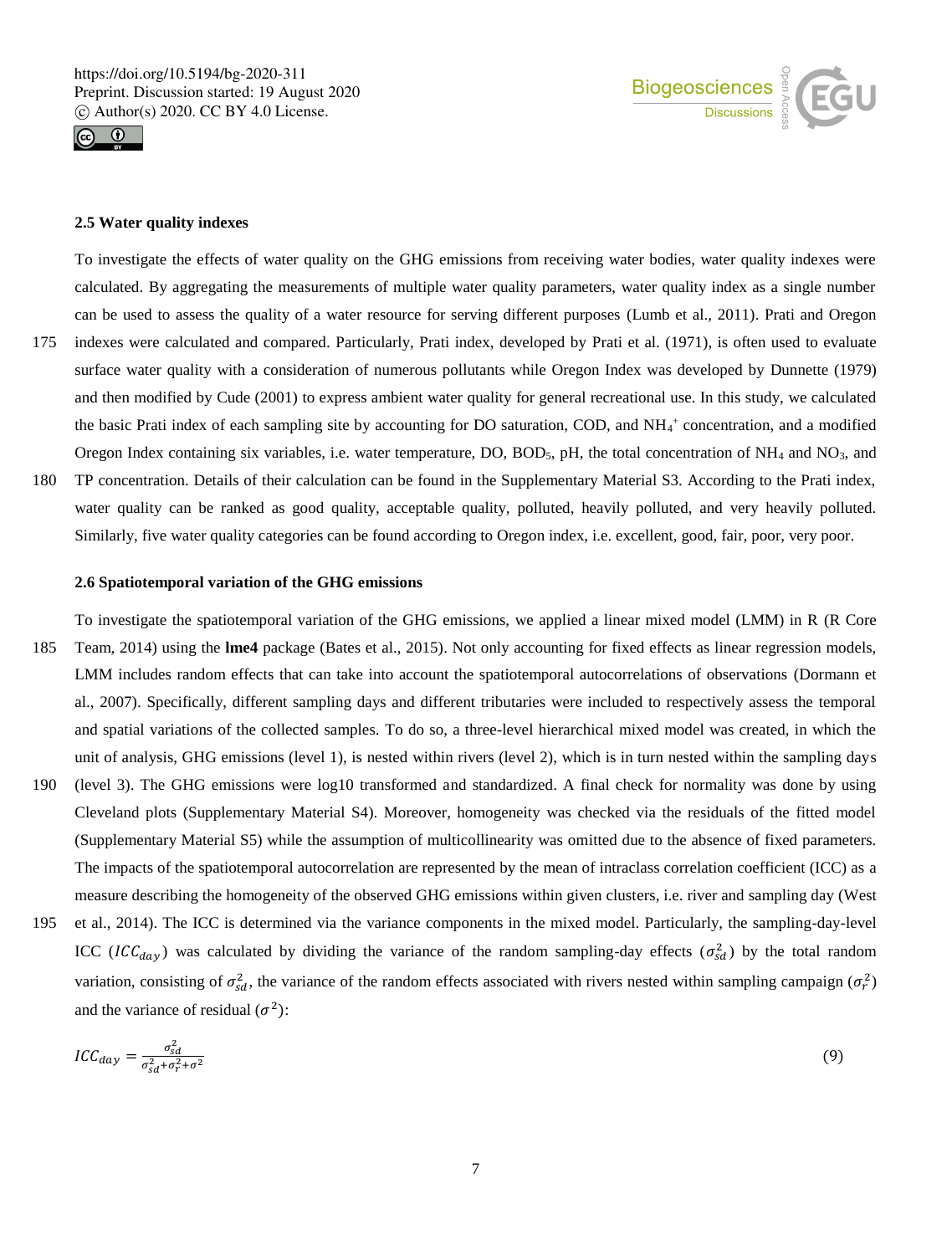



200 The value of  $ICC_{day}$  is high when the total random variation is dominated by  $\sigma_{sd}^2$ , meaning that the GHG emissions measured among different sampling days tend to vary widely while these values among different rivers within a sampling campaign are relatively homogenous (Ho et al., 2018a). Similarly, the  $ICC<sub>river:day</sub>$  was calculated as follows.

$$
ICC_{river:day} = \frac{\sigma_{sd}^2 + \sigma_r^2}{\sigma_{sd}^2 + \sigma_r^2 + \sigma^2}
$$
 (10)

If the value of  $ICC<sub>river:day</sub>$  is higher than  $ICC<sub>day</sub>$ , it means that there was a large variation in the GHG emissions within the 205 same river as  $\sigma_r^2$  is high (Ho et al., 2018a).

#### **2.7 Random forests**

Random forests (RFs) were first offered by Ho (1995) and then improved by Breiman (2001) via using an ensemble of a large number of decision trees. Offering sufficient accuracy, simple implementation, and high robustness, RFs have been largely accepted in the machine learning community (Tyralis et al., 2019). RFs were implemented in R via the **ranger**

- 210 package (Wright and Ziegler, 2017). To optimize the model, we tuned two essentials hyperparameters, including the minimal size of a node (*min.node.size*) and the number of candidate variables considered at each split (*mtry*) while the number of trees (*num.trees*) as a not tunable parameter was set at 500 (Probst et al., 2019). To do so, the **mlr** package of Bischl et al. (2016) was applied in parallel on eight CPU cores. The tuned model with optimal hyperparameters was run to identify the importance of variables for the GHG emissions. Permutation accuracy importance was preferred over the conventional
- 215 variable importance since it can deal with the drawbacks of the latter, e.g. bias towards continuous variables compared to categorical variables, and dividing up importance when variables are highly correlated (Strobl et al., 2007). The method of Janitza et al. (2018) for calculating permutation accuracy importance was applied in the **ranger** package.

#### **3. Results and discussion**

#### **3.1 Spatiotemporal variation of the GHG emissions**

- 220 We monitored five different tributaries in the Cuenca urban river system, including Cuenca, Machangara, Tarqui, Tomebamba, and Yanuncay, all showing strong variation in terms of GHG emissions (Figure 2). Converting the emissions to CO<sup>2</sup> equivalent, it appeared that Tomebamba tributary was the largest GHG contributor, accounting for 59.6% of the total emissions of the three gases per year from the whole river basin. Tarqui tributary ranked in the second place, contributing 21.2% of the total emissions per year, following by Cuenca tributary with 10.9%. Machangara and Yanuncay generated in
- 225 total less than 8% of the total emissions. Among the tributaries, the GHG emissions varied differently from one tributary to another. While high variation could be found in the largest GHG contributors, i.e. Tomebamba, Tarqui and Cuenca tributaries, the GHG emissions from Machangara and Yanuncay remained stable. Also noteworthy is that the mean value of the samples collected from Tomebamba, Tarqui and Cuenca were much higher than the median value, indicating the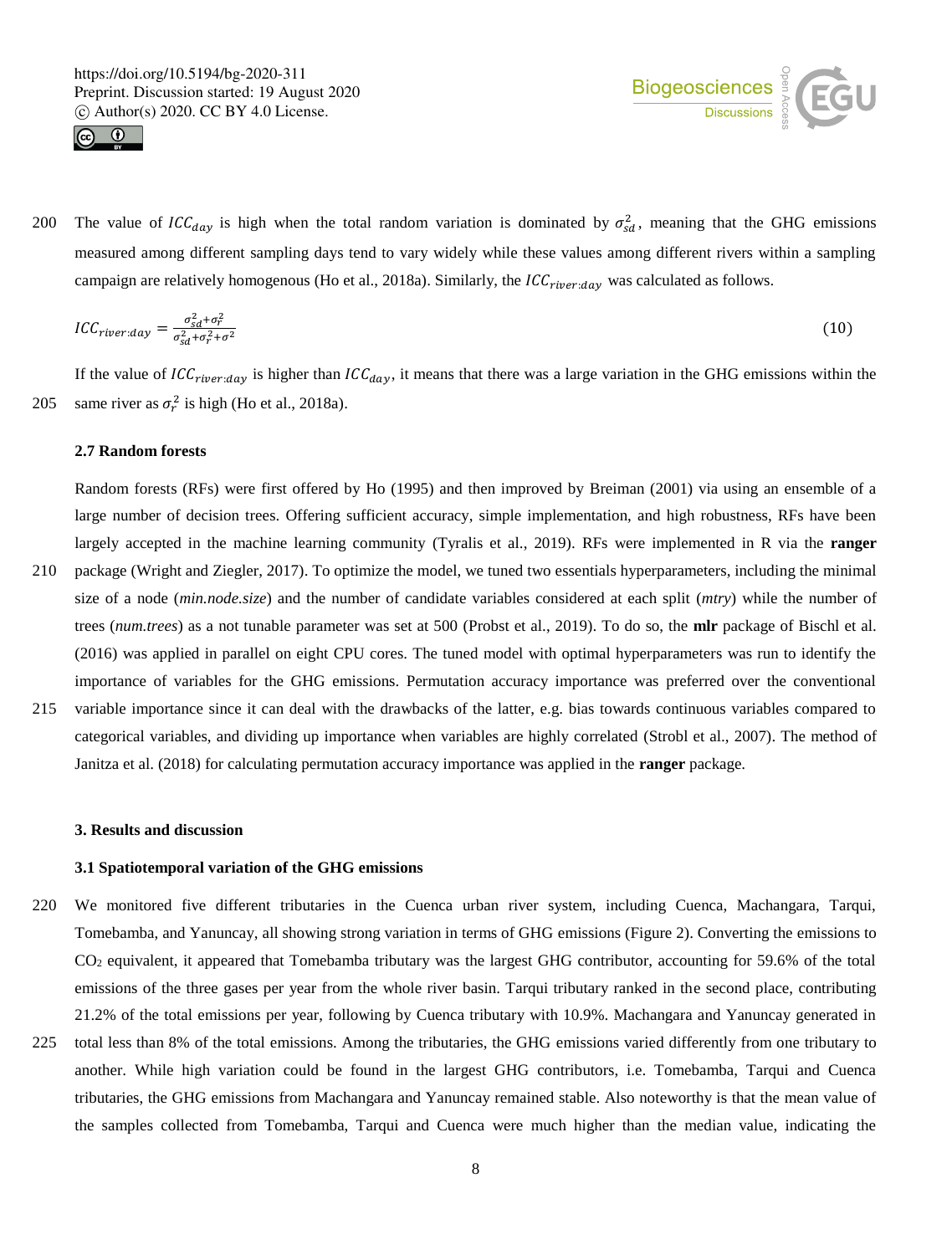



emissions from the tributaries were positively skewed. The skewness was caused by several extremely high emissions 230 released from the sampling sites located in the three tributaries.



**Figure 2. Fluxes of the three greenhouse gases from the five tributaries of the Cuenca urban river system. Box plots display 10th , 25th, 50th, 75th and 90th percentiles, and individual data points outside the 10th and 90th percentiles. Red dots represent the arithmetic mean of the fluxes from different tributaries.**

- 235 High spatial variation of the GHG emissions was also indicated in the values of the obtained ICCs. Specifically,  $ICC<sub>river:day</sub>$ were 0.41 for CO<sub>2</sub>, 0.47 for CH<sub>4</sub> and 0.24 for N<sub>2</sub>O. These values were higher than the  $ICC_{day}$ , i.e. 0.19 for CO<sub>2</sub>, 0.24 for CH<sub>4</sub> and 0.04 for N<sub>2</sub>O. The differences between the two ICCs (around 20% of the total variation of the emissions) suggest a high spatial variation of the emissions from the tributaries. Plus, the values of  $ICC_{day}$  suggest a higher diurnal variation of the  $CO<sub>2</sub>$  and CH<sub>4</sub> emissions compared to the stable N<sub>2</sub>O emissions across the sampling days since the variance of the random
- 240 diurnal effect explained only 4% of the total variation in the case of the N2O emissions. This contrast can be explained by substantial temporal variation of DO level observed in Cuenca in the previous studies (Ho et al., 2018a;Ho et al., 2018b). In particular, the production of CO<sup>2</sup> and CH<sup>4</sup> might depend stronger on the prevalence of DO as it controls the efficiency of anaerobic/anoxic processes, which are mainly responsible for releasing  $CH<sub>4</sub>$ , and highly correlated to the amount of  $CO<sub>2</sub>$ released from the algal metabolism (Ho et al., 2019). While  $N_2O$  emissions, which are mainly from nitrification (Wunderlin,
- 245 2013), could remain stable in this study due to the high DO level in the tributaries.

#### **3.2 Effect of water quality on the GHG emissions**

Prati and Oregon Indexes were applied to assess the effects of water quality on the GHG emissions from the receiving water bodies. According to the Prati Index, the rivers had higher water quality than the results obtained from the Oregon Index.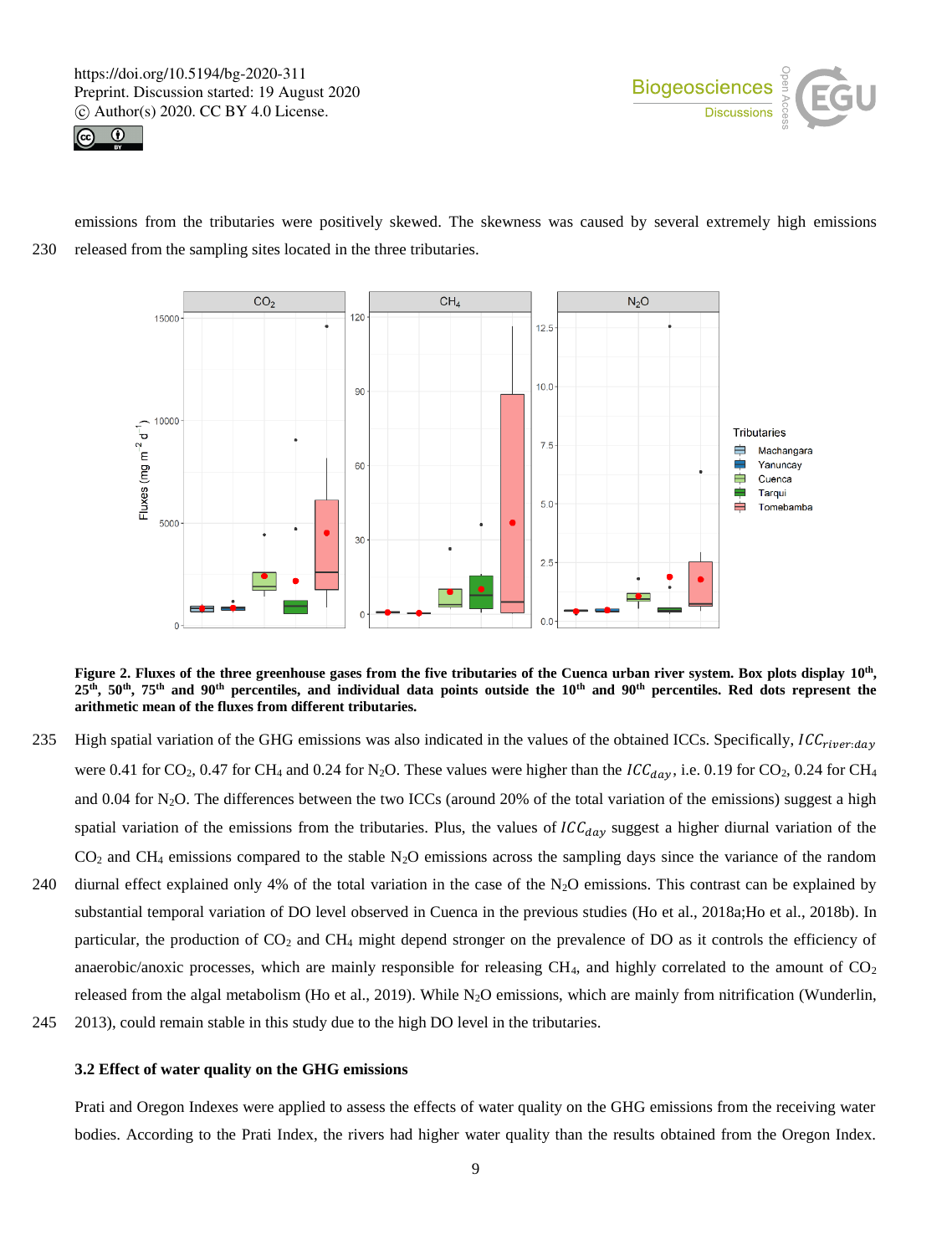



250 only two sites were considered either good or fair water quality according to the Oregon Index. The reason for this difference is because of a heavy penalty for high organic matter and nutrient concentrations in the Oregon Index. Particularly, on average, the Oregon subindex values calculated for water temperature, DO, and pH, were relatively high, from fair to excellent water quality, which was in contrast to the low values of the Oregon subindex calculated for BOD<sub>5</sub>, the total concentration of NH<sup>4</sup> and NO3, and TP due to their high concentrations. These low subindex values made most of the 255 sampling sites fall into the very poor category of water quality according to Oregon Index. Similarly, high concentrations of NH<sup>4</sup> were the main reason for polluted sites in the calculation of the Prati Index.

Particularly, 18 sampling sites were categorized in either good quality or acceptable quality following the Prati Index while



**Figure 3. Fluxes of the three greenhouse gases from the Cuenca urban river system in different water quality categories using Oregon and Prati Indexes. Box plots display 10th, 25th, 50th, 75th and 90th percentiles, and individual data points outside the 10th and 90th** 260 **percentiles. Blue dots represent the mean of the fluxes in different water quality categories.** 

Figure 3 shows the emissions of the three GHGs in different water quality categories using the Oregon and Prati Indexes. By comparing the mean of the emissions in the categories, a clear pattern between water quality and GHG emissions can be observed, in which the more polluted the sampling sites were, the higher were their GHG emissions. According to the Prati Index, when the water quality became worse by one level, the average of their  $CO<sub>2</sub>$  emissions was doubled up. In particular, 265 the mean emissions from the sampling sites with good, acceptable, polluted, heavily polluted, and very heavily polluted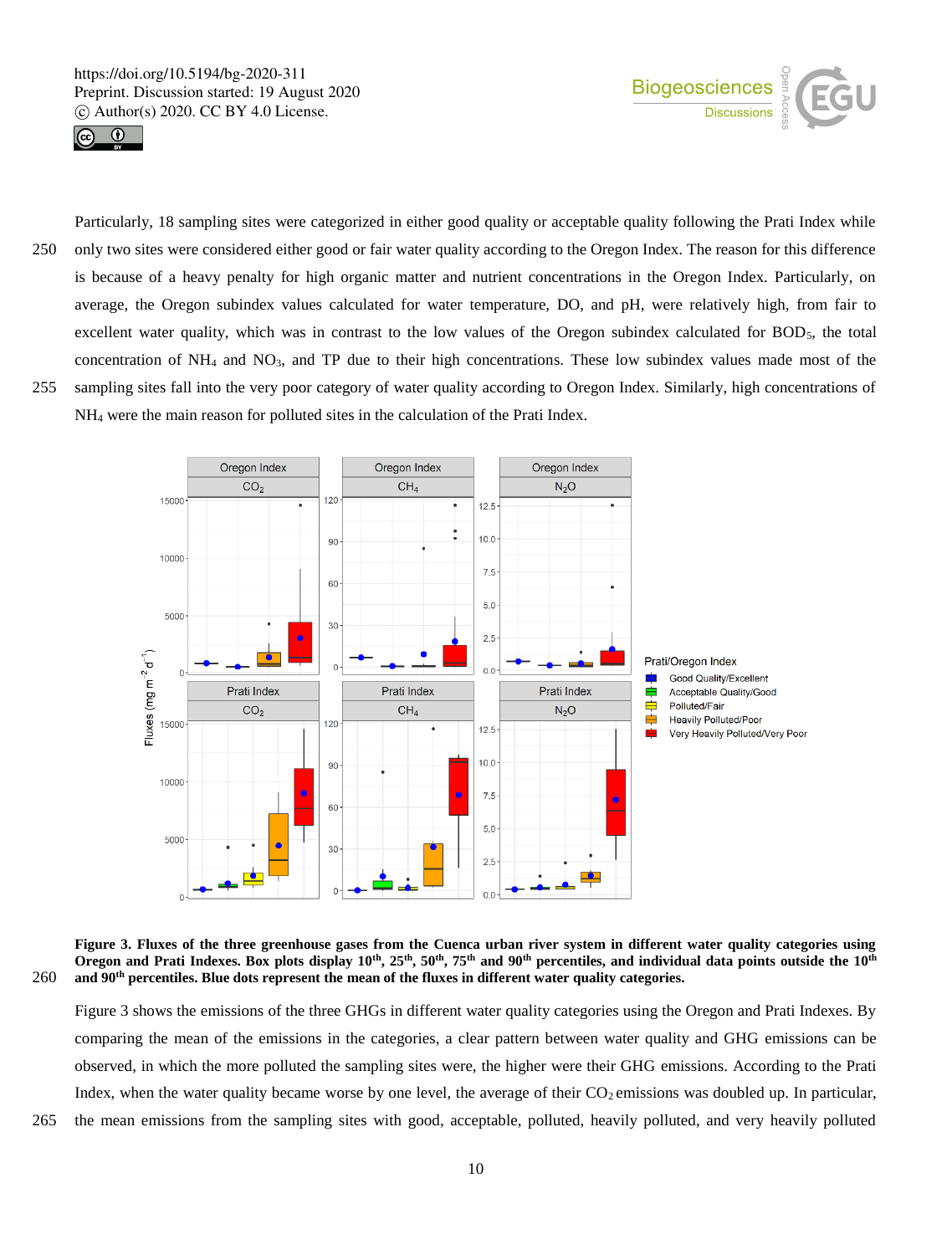



water quality were  $673.4 \pm 46.3$ ,  $1203.7 \pm 290.7$ ,  $1865.3 \pm 390.3$ ,  $4483.1 \pm 1382.4$ , and  $9014.8 \pm 2926.9$  mg-C m<sup>-2</sup> d<sup>-1</sup>, respectively. Similarly, when river water quality deteriorated from acceptable quality to very heavily polluted quality, the  $CH_4$  emissions increased by up to seven times while the  $N_2O$  emissions boosted by 13 times. As a result, the GWP of the very heavily polluted sites were almost ten times higher than that value of the sites with acceptable water quality, indicating the 270 considerably indirect negative impacts of polluted water bodies caused by anthropogenic activities. The GWP of the sites with different water quality based on Prati and Oregon Indexes can be found in Table 1. The emissions of contaminated sites were also much higher than the average estimated emissions of the global streams from the previous studies. It was estimated that the average CO<sub>2</sub> and CH<sub>4</sub> emissions of the global streams were 984.6 $\pm$ 160.8 mg-C m<sup>-2</sup> d<sup>-1</sup> and 4.2 $\pm$ 1.0 mg-C m<sup>-2</sup> d<sup>-1</sup>, respectively (Holgerson and Raymond, 2016) while their N<sub>2</sub>O emissions were around 0.89 mg-N m<sup>-2</sup> d<sup>-1</sup> (Beaulieu et al., 275 2011). Counting from these estimations, the average estimated GWP from the global inland waters is around  $1337.3 \pm 189.1$ mg  $CO<sub>2</sub>$  equivalent m<sup>-2</sup> d<sup>-1</sup>. By comparison, rivers with polluted water quality could release almost double the average estimated GWP while if their water quality worsened to very heavily polluted, the proportion was up to ten times. On the other hand, when the rivers had a good water quality according to Prati Index, their GWP was only approximately half of the average estimated GWP while the GWP of acceptable-water-quality rivers was similar to the average estimated GWP. 280 Concerning the Oregon Index, apart from the abnormal high GHG emissions from one site with good water quality, it also appeared that when the more polluted sites were, the more GHGs could be produced. From fair to poor to very poor water quality, the  $CO_2$  emissions increased from 562.9 to 1404.4 to 3071.9 mg-C m<sup>-2</sup> d<sup>-1</sup> while the CH<sub>4</sub> emissions increased from

0.7 to 9.2 to 18.4 mg-C m<sup>-2</sup> d<sup>-1</sup> and in case of the N<sub>2</sub>O emissions 0.4 to 0.6 to 1.6 mg-N m<sup>-2</sup> d<sup>-1</sup>. This clear pattern suggests a new method for the global estimation of GHG emissions from water bodies accounting for both the quantity of the water 285 bodies and their water quality. In this study, Prati Index appeared to be an optimal choice for indicating the impacts of water quality on GHG emissions as illustrated in Table 1. Besides, as including only three variables, the application of Prati Index is more practical for the global estimation compared to Oregon Index.

**Table 1. Global Warming Potential (GWP) of the sites with different water quality based on Prati and Oregon Indexes.** 

| Water Quality Categories (Prati/Oregon | GWP of the sites-Prati Index (mg)                  | GWP of the sites-Oregon Index (mg)                 |  |  |  |  |
|----------------------------------------|----------------------------------------------------|----------------------------------------------------|--|--|--|--|
| Index)                                 | $CO2$ equivalent m <sup>-2</sup> d <sup>-1</sup> ) | $CO2$ equivalent m <sup>-2</sup> d <sup>-1</sup> ) |  |  |  |  |
| Good Quality/Excellent                 | $792.5 + 55.2$                                     | <b>NA</b>                                          |  |  |  |  |
| Acceptable Quality/Good                | $1441.9 \pm 507.6$                                 | $695.2 + NA$                                       |  |  |  |  |
| Polluted/Fair                          | $2124.1 + 472.5$                                   | $1270.7 + NA$                                      |  |  |  |  |
| Heavily Polluted/Poor                  | 5746.7±1977.3                                      | $1810.8 + 657.8$                                   |  |  |  |  |
| Very Heavily Polluted/Very Poor        | 12845.3+4430.9                                     | $4021.6 \pm 1057.5$                                |  |  |  |  |

Not available (NA) values were because there were no site with excellent water quality, one site of good water quality, and one site of fair 290 water quality according to the Oregon Index.

11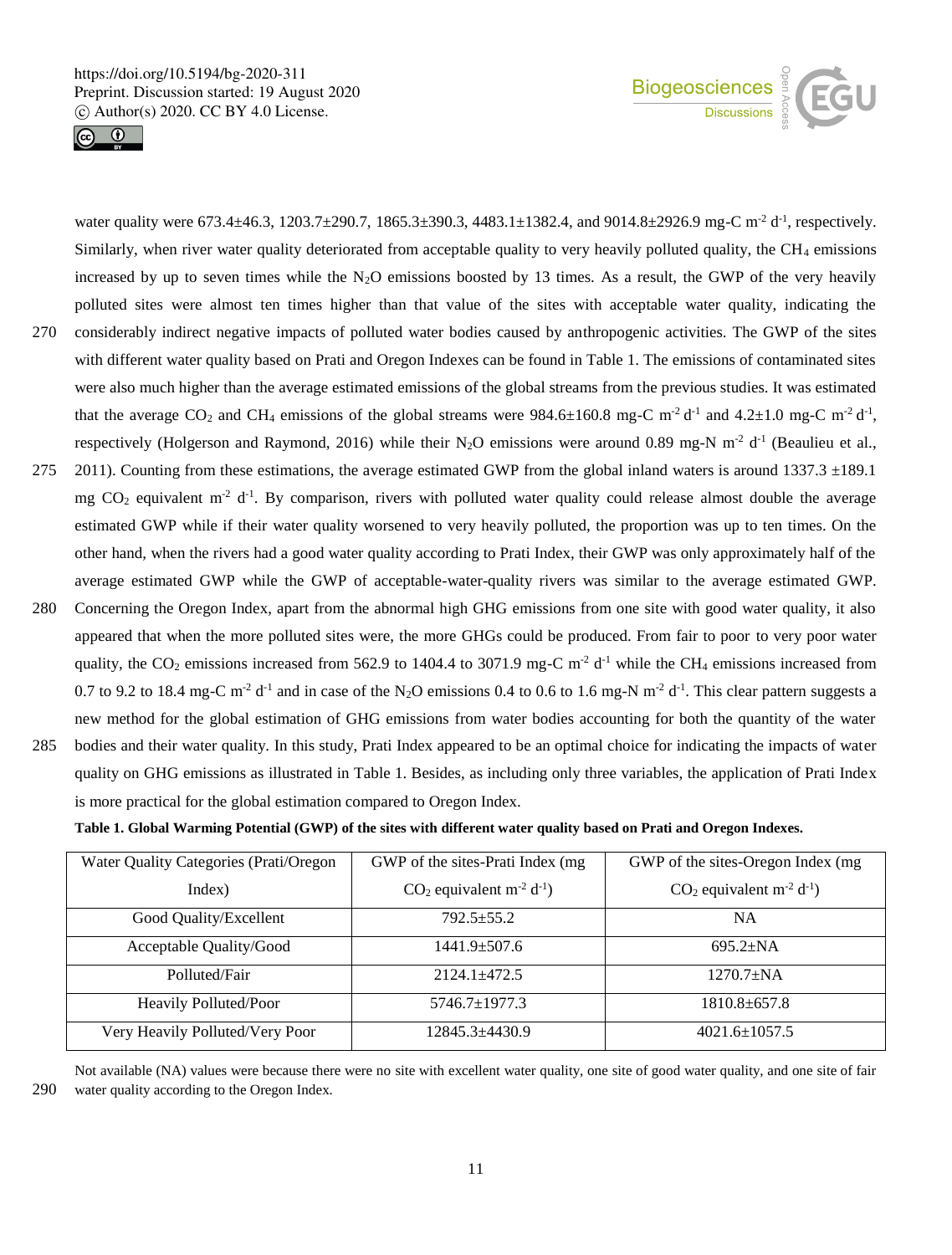



#### **3.3 GHG emissions from different land-use types**

Hydro-morphological variables, including land-use types around the rivers, bank erosion rate, flow variation, pool-riffle class, and shading level, were also monitored via a sampling protocol. The detailed distribution of the variables across the five rivers is shown in the mosaic plots S6.1-S6.5 in Supplementary Material S6. Due to the large sampling area, land-use 295 types widely varied while other variables remained relatively stable across the five tributaries. Particularly, urban and resident areas were dominant with around 55% of the total sampling areas, while forest and agriculture occupied 8-11% and 14-20%, respectively. Minor sampling area was surrounded by industrial factories and construction sites, with less than 5% each. Several riversides were next to the road, occupying 11-19% of the total sampling area. The 0distribution of the landuse types was not evenly among the rivers. Intensive urban activities can be found near to the Cuenca and from the middle to

300 the end of Tomebamba rivers. Conversely, Yanuncay and Machangara cross two natural reserves, i.e. Cajas National Park and the Machangara-Tomebamba protected forest, leading to their pristine water quality conditions natural (Jerves-Cobo et al., 2018b). Tarqui river locates near to agricultural irrigation and livestock production areas, causing their high nutrient and organic inputs (Jerves-Cobo et al., 2018b).



305 **Figure 4. Fluxes of the three greenhouse gases from the Cuenca urban river system in different land-use types. Box plots display**  10<sup>th</sup>, 25<sup>th</sup>, 50<sup>th</sup>, 75<sup>th</sup> and 90<sup>th</sup> percentiles, and individual data points outside the 10<sup>th</sup> and 90<sup>th</sup> percentiles. Blue dots represent the **arithmetic mean of the fluxes from different land use categories.**

Figure 4 shows an uneven distribution of the GHG emissions from the sampling sites close to different land-use types in the Cuenca urban river system. Looking at the mean of the emissions, it appeared that the sampling sites close to urban areas 310 released the most GHG emissions, i.e.  $3276.5 \pm 611.2$  mg-C m<sup>-2</sup> d<sup>-1</sup> for CO<sub>2</sub>, 20.6 $\pm$ 6.1 mg-C m<sup>-2</sup> d<sup>-1</sup> for CH<sub>4</sub>, 1.9 $\pm$ 0.5 mg-N m<sup>-2</sup>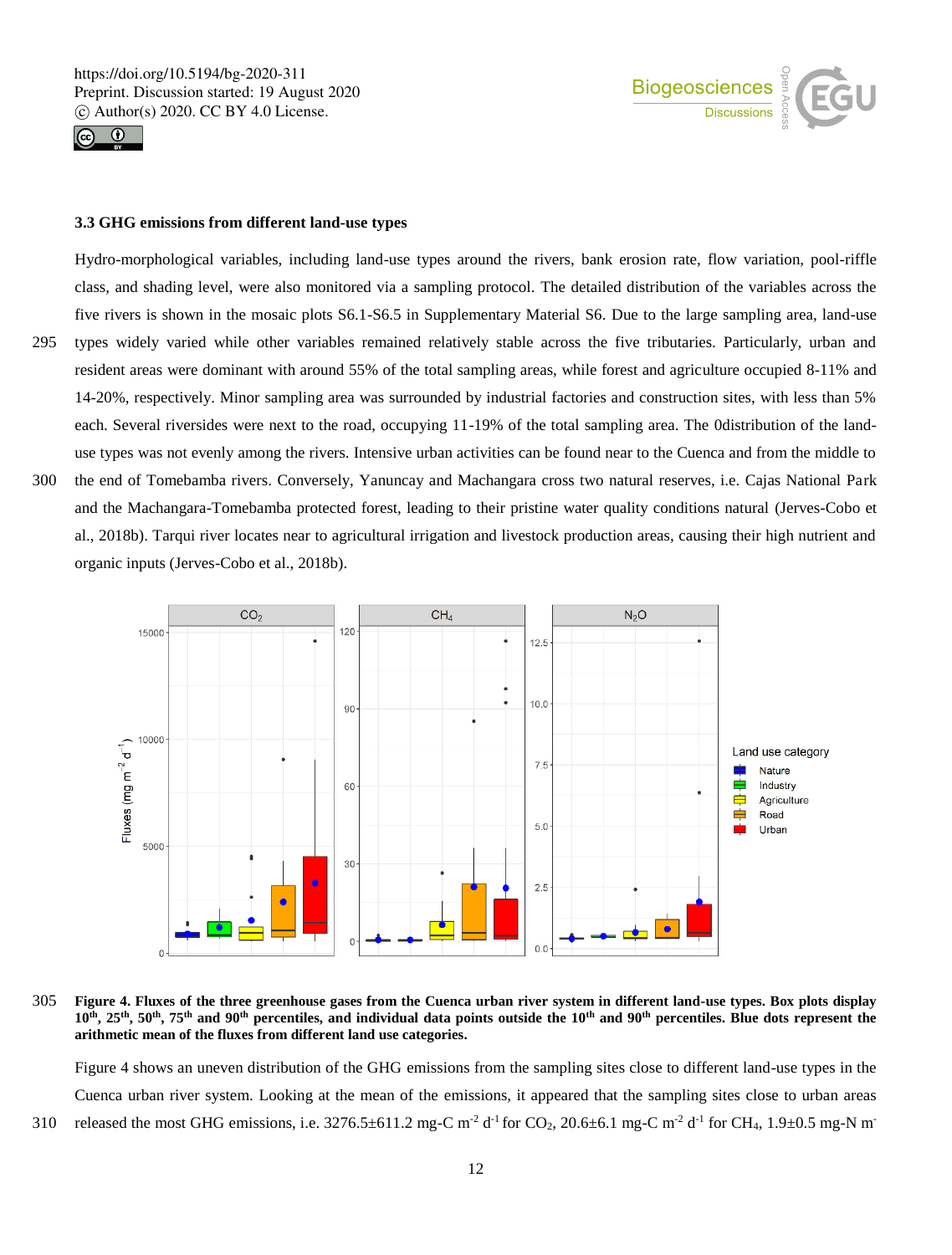



 $2 d^{-1}$  for N<sub>2</sub>O, following by road, agriculture and industry areas. In contrast, nature areas appeared to affect the least the GHG emissions from the sites. Based on the emissions, the average GWP of the sites close to different land use types was calculated as shown in Table 2. The highest GHG productivity from the sites close to urban areas significantly boosted their GWP to 4356.4 $\pm$ 912.5 mg CO<sub>2</sub> equivalent m<sup>-2</sup> d<sup>-1</sup> which was more than four time higher than the GWP of the sites close to 315 natural areas. Similarly, the GWP of the sites close to roads or agricultural areas was triple and double that value of the natural sites. In fact, the calculated GWP of the sites close to urban, road, and agricultural areas were much higher compared to the average estimated GWP of global streams while the sites close to nature areas showed a smaller GWP by 25%. These results highlight the indirect impacts of land-use change on increasing the GHG emissions from inland waters which are currently being omitted in land-use planning and resource management. The high emissions from sites close to urban, road, 320 and agricultural areas were highly likely to be caused by the pollutants from the point discharges of combined sewer overflows and Ucubamba WWTP in the Tomebamba and Cuenca tributaries as well as the surface runoff from roads and arable areas. For example, being the second-largest GHG contributor, Tarqui tributary had high nutrient and organic matter load as its surrounded landscapes mainly occupied by agricultural irrigation and livestock production (Jerves-Cobo et al., 2018b). Hence, it can be concluded that land-use types, i.e. urban, transportation systems, and agriculture, can have 325 considerable impacts on water quality and GHG emissions of the Cuenca river system. This conclusion is in line with previous studies on the role of the neighboring landscapes on GHG emissions from the rivers (Hotchkiss et al., 2015;Raymond et al., 2013;Rosamond et al., 2012). Smith et al. (2017) and, Yu and McCarl (2018) concluded that urban infrastructure greatly altered downstream water quality and was responsible for the variation of GHG emissions in rivers. Davidson et al. (2015) and Beaulieu et al. (2019) also reported that enhanced eutrophication in freshwater bodies will

330 increase their CH<sub>4</sub> emissions by 30-90% during the  $21<sup>st</sup>$  century. Hence, it is important to consider the considerable, but often omitted, impact of human intervention on the GHG emissions from rivers via the alteration of nutrient loads and compositions.

|  |  |  |  |  |  |  | Table 2. Global Warming Potential (GWP) of the sites connected with different land use types |  |  |  |  |  |
|--|--|--|--|--|--|--|----------------------------------------------------------------------------------------------|--|--|--|--|--|
|--|--|--|--|--|--|--|----------------------------------------------------------------------------------------------|--|--|--|--|--|

| Land use types | GWP of the sites (mg $CO_2$ equivalent m <sup>-2</sup> d <sup>-1</sup> ) |
|----------------|--------------------------------------------------------------------------|
| Nature         | $1024.2 \pm 121.8$                                                       |
| Industry       | $1354.5 + 472.7$                                                         |
| Agriculture    | $1890.1 + 495.6$                                                         |
| Road           | $3197.1 \pm 1104.7$                                                      |
| Urban          | $4356.4+912.5$                                                           |

## **3.4 Main important variable on the variation of the GHG emissions**

335 In contrast to general machine learning tools focusing mostly on forecasting and prediction over-explanation, random forests allow for whitening the black-box with explicit interpretation of the obtained result through variable importance metrics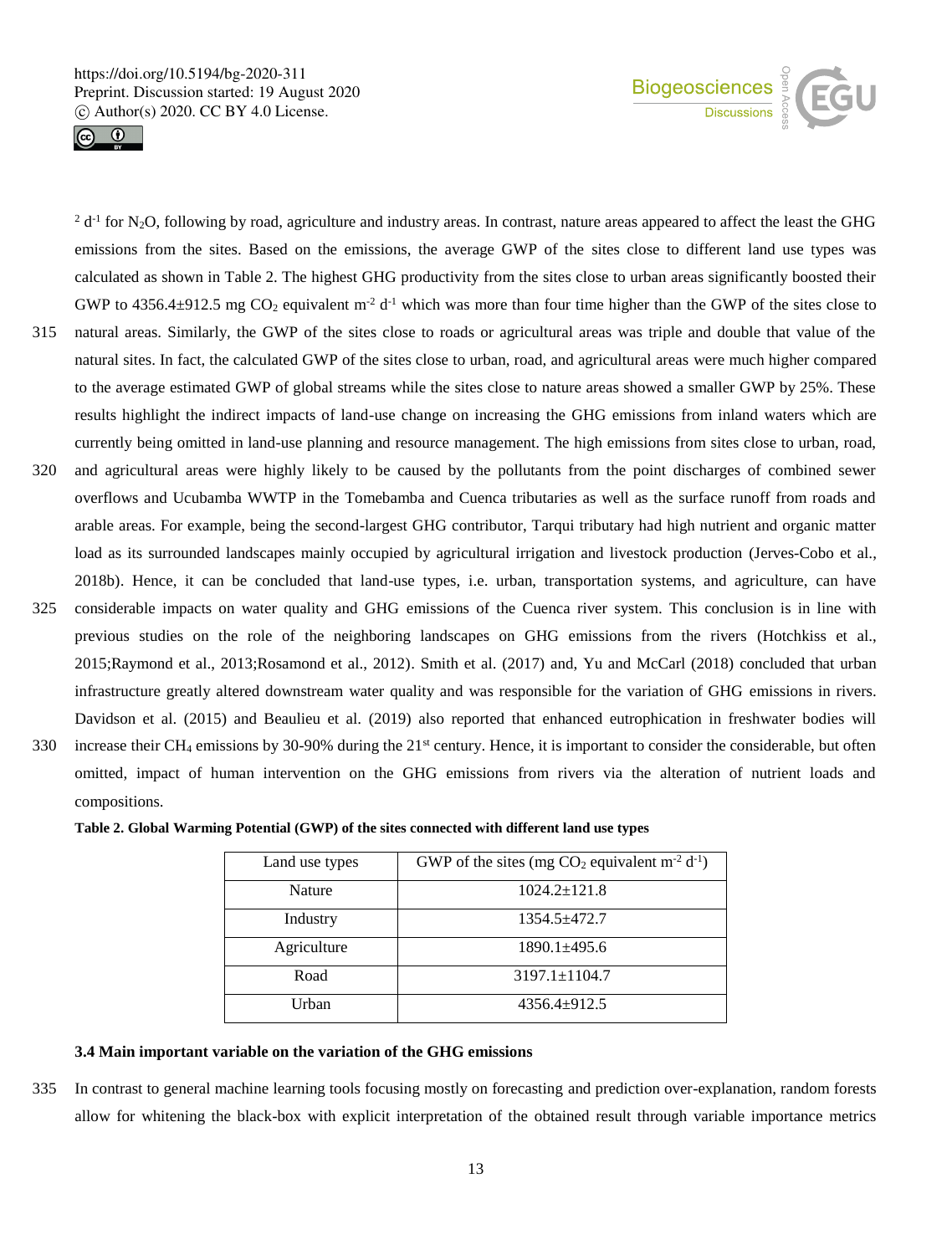



(Tyralis et al., 2019). In this case, permutation accuracy importance indicated the role of a variable in changing the model prediction of the GHG emissions. From Figure 5, DO appeared to be the most important factor in the production of GHGs in the Cuenca urban river basin. As mentioned previously, the DO level is a main controlling factor of anaerobic and anoxic

- 340 processes and highly correlated to algal metabolism, which can explain its first rank in the list of the variables. Moreover, N<sub>2</sub>O is mainly produced from nitrification and denitrification processes whose efficiency can strongly be affected by the availability of oxygen (Castro-Barros et al., 2017). Concerning the N2O pathways of ammonia-oxidizing bacteria, during nitrifier nitrification processes, high  $O_2$  can enhance the contribution of hydroxylamine oxidation to N<sub>2</sub>O production while nitrifier denitrification is more active at oxygen limiting conditions (Schreiber et al., 2012). Moreover, a low amount of
- 345 oxygen causes the emissions of N<sub>2</sub>O during denitrification as N<sub>2</sub>O reductase is more sensitive to be inhibited by oxygen compared to nitrite reductase and nitric oxide reductase (Kampschreur et al., 2009;Schreiber et al., 2012). Additionally, an extra pathway of N2O emissions from the metabolism of green algae, which may be affected by nitrite concentration and photosynthesis repression, are not yet fully understood (Ho and Goethals, 2020b).
- Nutrient concentrations also appeared as major important factors in GHG production in the rivers. The variation of NH<sub>4</sub><sup>+</sup> 350 concentration, the input of nitrification process, affected the emissions of N<sub>2</sub>O the most while NO<sub>3</sub>, the input of denitrification process, appeared to be a marginal controlling factor. IPCC assumed that nitrification produces  $N_2O$  twice as much as denitrification in streams and rivers (Mosier et al., 1998). This assumption is highly likely true in this study as oxygen was relatively prevalent in the Cuenca urban river system, facilitating nitrification but inhibiting its consecutive steps in biological nitrogen removal processes. Beaulieu et al. (2011) and Rosamond et al. (2012) found no relationship between
- $355$  N<sub>2</sub>O yield and stream water NO<sub>3</sub> and less than 1% of stream water nitrate subject to direct denitrification is converted to N2O. Conversely, higher denitrification rates were found in the river floodplains as a result of nitrate-rich and oxygen-poor conditions in the flood water and flooded sediment (Venterink et al., 2003;Forshay and Stanley, 2005), which, however, was not the case in this study. Equally important, NH<sub>4</sub><sup>+</sup>, the main nutrient input for algae, mosses, and macrophytes in the rivers, plays an important role in the variation of CO<sup>2</sup> emissions from rivers as plant nutrition partly determines the ratio of
- 360 photosynthesis to respiration. Theoretically, a high amount of ammonium can be an inhibitor for anaerobic processes but only in very high concentrations from 4.0 to 5.7 g NH<sub>3</sub>-N L<sup>-1</sup> (Chen et al., 2008), which is not the case in this study. Despite being on the list of the most important factors on the emissions of all the three gases,  $NO<sub>2</sub>$ <sup>-</sup> presence in the environment is often unstable and in a very low concentration, e.g. smaller than  $0.01$  mg  $L^{-1}$  in this study. This condition is attributed to the fact that NO<sub>2</sub> is an intermediate oxidation state of nitrogen in the oxidation of ammonia to nitrate (nitrification), and in the
- 365 reduction of nitrate process (denitrification) (Hu et al., 2016). Also noteworthy is that COD appeared to have a relatively marginal impact on the variation of the three GHGs. The correlation coefficients between COD and the emissions of CH<sup>4</sup> and  $CO<sub>2</sub>$  were weak, i.e. 0.53 and 0.44, which is not in line with the conclusion on significant correlations between them in the study of Yang et al. (2015). Other factors indicating flow characteristics, such as turbidity, average velocity, average depth, and water temperature also affected the variation of the GHG emissions from the rivers. Particularly, the turbulence of
- 370 the river flow affected the variation of CH<sup>4</sup> the most among the three gases.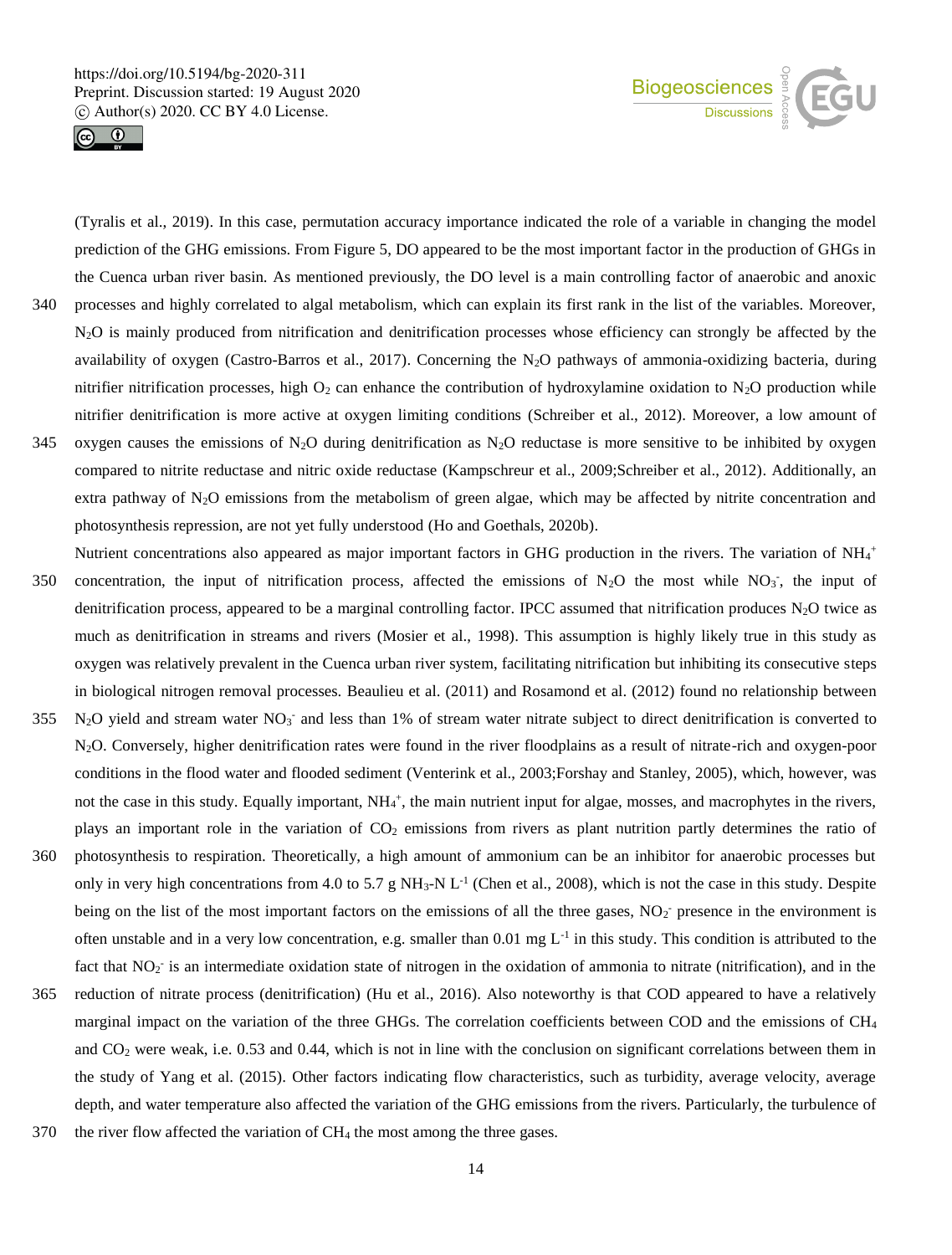





# **Figure 5. Permutation accuracy importance of variables in the variation of GHG emissions from the Cuenca urban river system.**

## **3.5 Sources of the GHG emissions**

Figure 6 shows the average of the estimated total GHG emissions per year from each tributary. Note that although the 375 standard error of the mean of the samples was used to indicate the uncertainty of the estimates, substantial variation of the emissions can be induced by the fluctuation of water quality, and river and climatic conditions during a year. It appeared that Tomebamba and Tarqui were the major contributors to GHG emissions in the Cuenca urban river system. Particularly, Tomebamba tributary released the most with  $186.8 \pm 51.8$  Gg CO<sub>2</sub> yr<sup>-1</sup>,  $1.5 \pm 0.6$  Gg CH<sub>4</sub> yr<sup>-1</sup>, and  $73.1 \pm 22.2$  Mg N<sub>2</sub>O yr<sup>-1</sup>, accounting for 57.0% of the total  $CO_2$  emissions, 76.7% of the total CH<sub>4</sub> emissions, and 44.6% of the total N<sub>2</sub>O emissions

380 from the whole river basin. Details of the fraction of the total GHG emissions per year from different tributaries can be found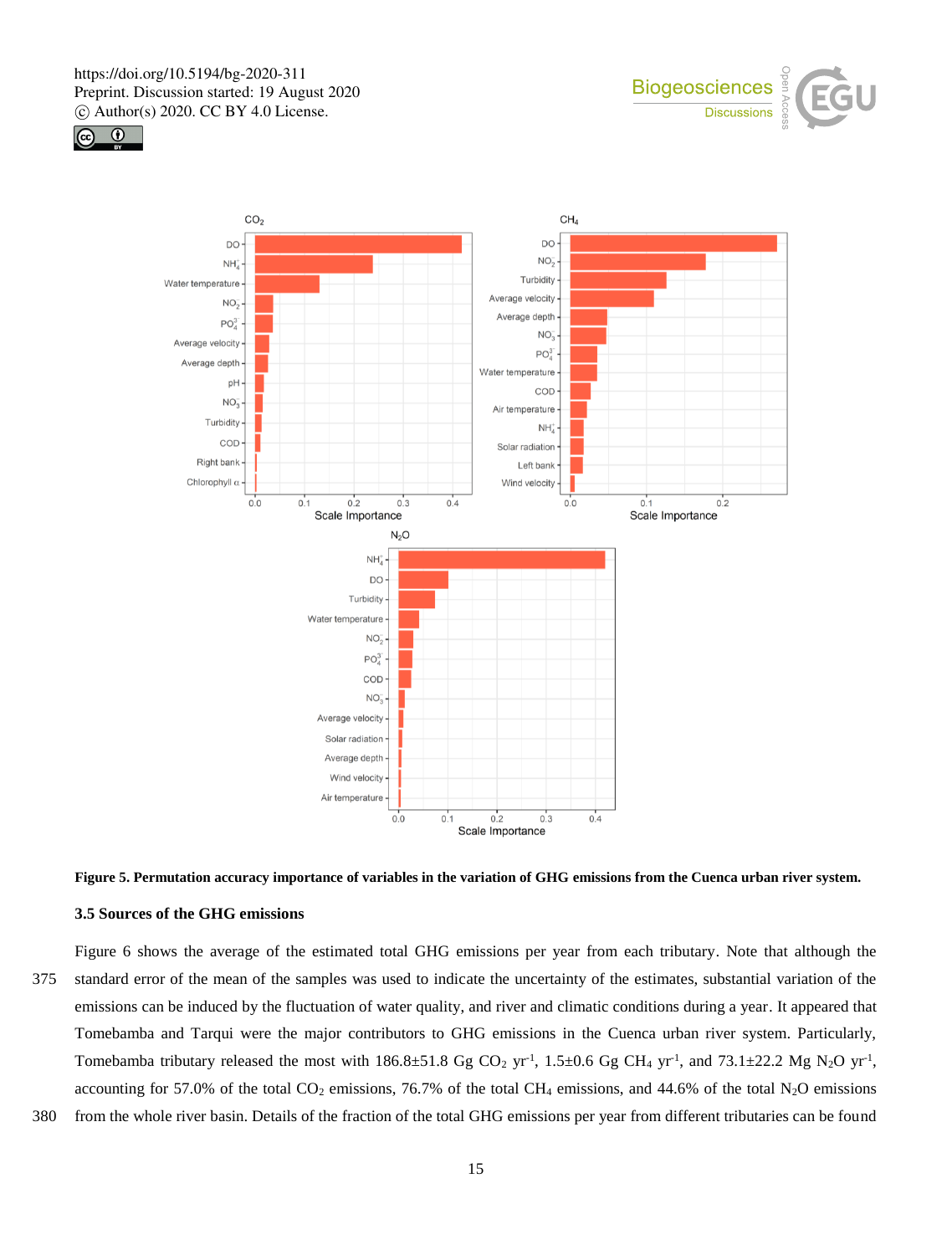



in Supplementary Material S7. High amount of GHG emissions from Tomebamba was caused by its high emission rate, i.e.  $4527.9 \pm 1256.3$  mg-C m<sup>-2</sup> d<sup>-1</sup>, 37.0 $\pm$ 14.7 mg-C m<sup>-2</sup> d<sup>-1</sup>, and 1.78 $\pm$ 0.53 mg-N m<sup>-2</sup> d<sup>-1</sup> for CO<sub>2</sub>, CH<sub>4</sub>, and N<sub>2</sub>O emissions, respectively (Supplementary Material S7). These emission rates were more than double the mean GHG emission rates from the whole Cuenca urban river. The high emission rates were induced by the emissions of the sites 15, 16, and 35 in this

- 385 tributary. These contaminated sites, considered very heavily polluted by both indexes, had a high concentration of  $NH_4^+$  of more than 15 mg  $L^{-1}$  and a thick anaerobic sludge layer of 5-20 cm, causing low DO concentration of 2.7-3.4 mg  $L^{-1}$ . Note that due to the exclusion of ebullition in the flux calculation, the estimated CH<sub>4</sub> could be underestimated. High CH<sub>4</sub> emission rate of 3.04 mg-C  $m<sup>2</sup> d<sup>-1</sup>$  also found in site 34 in Tomebamba tributary although we observed thin sludge layers and the highest wind velocity  $(5.8 \text{ m s}^{-1})$  in this site.
- 390 As the largest tributary, Tarqui ranked the second-highest contributor, releasing  $110.4\pm48.9$  Gg CO<sub>2</sub> yr<sup>-1</sup>, 0.5 $\pm$ 0.2 Gg CH<sub>4</sub> yr <sup>1</sup>, and 95.6 $\pm$ 67.9 Mg N<sub>2</sub>O yr<sup>-1</sup>, accounting for 18.3%, 13.9%, and 31.5%, of the total emissions of CO<sub>2</sub>, CH<sub>4</sub>, and N<sub>2</sub>O, respectively. The high value of the mean of the total N<sub>2</sub>O emissions from Tarqui was induced by an exceptionally high N<sub>2</sub>O emissions from site 02, i.e. 12.6 mg-N  $m<sup>-2</sup> d<sup>-1</sup>$ . Note that this site was categorized in the worst water quality category by both indexes having the highest concentrations of TN, NH<sub>4</sub>, turbidity, and TDS, together with low DO level of 5.54 mg  $L^{-1}$ . Site
- 395 22 was another polluted site in Tarqui tributary also characterized by very stagnant water with flow velocity of 0.01 m  $s^{-1}$ and low DO level of 2.7 mg  $L^{-1}$ . This site was the second and the fifth largest contributor of  $CO_2$  and  $CH_4$ , respectively. Conversely, being the least contaminated tributaries, Machangara and Yanuncay released less than 15 times the total GHG emissions from Tomebamba and Tarqui tributaries, in which each accounted for around 5% of the total  $CO<sub>2</sub>$  and  $N<sub>2</sub>O$ emissions, and 0.7% of total CH<sub>4</sub> emissions from the whole basin.
- 400 Note that despite being the smallest tributary, high GHG emissions were found in Cuenca tributary with  $84.5\pm23.8$  Gg CO<sub>2</sub> yr<sup>-1</sup>,  $0.3\pm0.2$  Gg CH<sub>4</sub> yr<sup>-1</sup>, and  $37.2\pm9.4$  Mg N<sub>2</sub>O yr<sup>-1</sup>, accounting for 13.1% of the total CO<sub>2</sub> emissions, 8.1% of the total CH<sub>4</sub> emissions, and 11.5% of the total N2O emissions from the whole river basin. The main reason for these high emissions can be because of the discharge from the Ucubamba WWTP to Cuenca tributary, raising the concentration of NH<sub>4</sub><sup>+</sup> and PO<sub>4</sub><sup>3-</sup> by five- and two-fold, respectively, i.e. above 5 mg NH<sub>4</sub><sup>+</sup>-N L<sup>-1</sup> and 0.7 mg PO<sub>4</sub><sup>3</sup>-P L<sup>-1</sup>. The high concentration of nutrients with
- 405 the overgrowth of algae were also found in the discharge of Ucubamba WWTP in the previous studies (Ho, 2018;Jerves-Cobo et al., 2020a). This result highlights the concern about the increasing GHG emissions from the WWTPs and the potential impact of its discharge on the GHG emissions from the receiving water bodies (Mannina et al., 2018).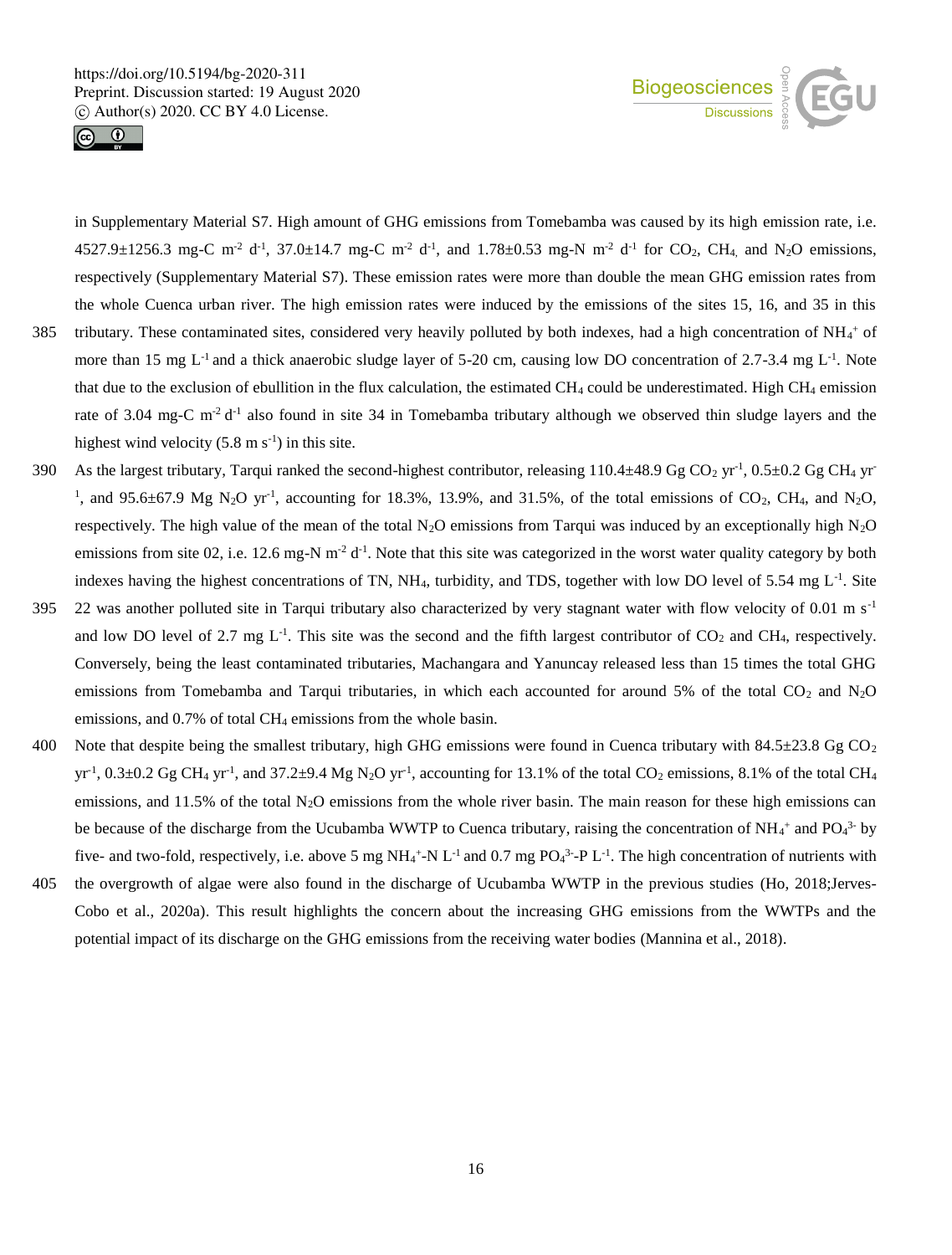





**Figure 6. Mean of the estimated total emissions per year from the five tributaries of the Cuenca urban river system. Error bars**  410 **represent the standard error of the mean of the sample.** 

#### **4. Conclusion**

- Being the most polluted tributaries, Tomebamba and Tarqui, released 75% of the total emissions of  $CO_2$  and  $N_2O$ , and 90% of the total CH<sub>4</sub> emissions, which was in contrast to the emissions from Machangara and Yanuncay, i.e. only 5% and 0.7%, respectively. High peaks of GHG emissions were found in the Cuenca tributary after the 415 discharge of the Ucubamba WWTP.
- 
- By using Prati and Oregon Indexes, a clear pattern between water quality and GHG emissions was observed, in which the more polluted the sampling sites were, the higher were their GHG emissions. Specifically, when river water deteriorated from acceptable quality to very heavily polluted quality, their GWP increased by ten times. Compared to the estimated emissions from the global streams, rivers with polluted water can release almost double 420 the average estimated GWP while if their water quality worsened to very heavily polluted, the proportion was up to ten times. On the other hand, when the rivers had good water quality according to Prati Index, their GWP was only approximately half of the average estimated GWP while the GWP of acceptable-water-quality rivers was similar to this value. These results suggest that to estimate of the global emissions from inland waters, both their quantity and water quality should be considered for which Prati Index is recommended over the other.
- 425 The study found that adjacent land-use types, i.e. urban, transportation systems, and agriculture, had significantly contributed to the increase in the GHG emissions from the rivers in Cuenca. Specifically, the GWP of the sites close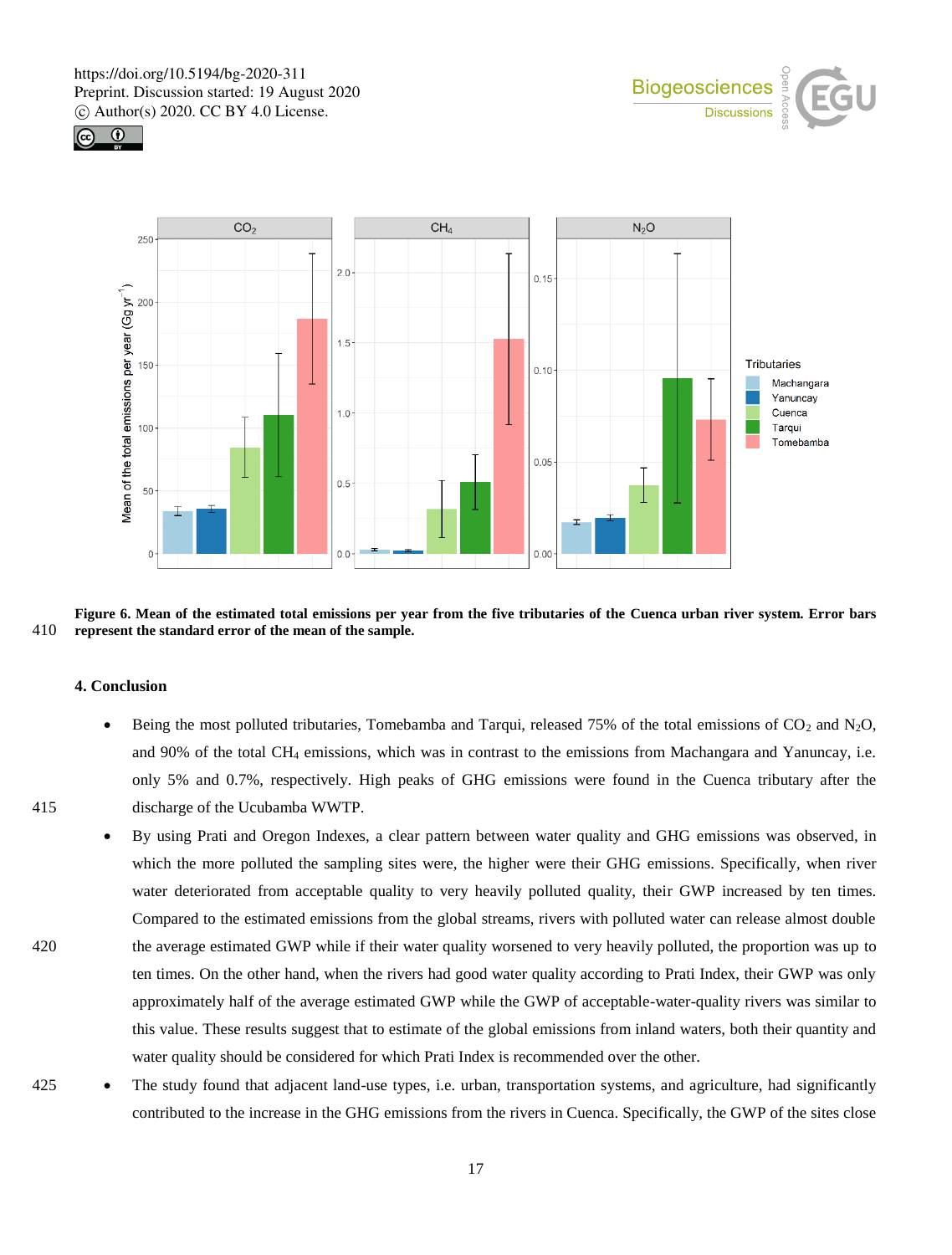



to urban areas was four time higher than the GWP of the sites close to natural areas. Similarly, the GWP of the sites close to roads or agricultural areas was triple and double the GWP of the natural sites. Note that the later was smaller than the average estimated GWP of global streams by 25%. These results highlight the indirect impacts of 430 land-use change on increasing the GHG emissions from inland waters which are currently being omitted in land-use planning and resource management.

By applying random forests, the main important factors on GHG emissions were identified. Dissolved O<sub>2</sub> appeared to be the most important factor for the variation of the  $CO<sub>2</sub>$  and CH<sub>4</sub> emissions and the second most important factor for the variation of the  $N_2O$  emissions. Ammonium, together with variables indicating flow characteristics, such as 435 turbidity, average velocity, average depth, and water temperature, also affected the variation of the GHG emissions. Conversely, a margin effect of organic matter concentration on the GHG emissions was found, which is in contrast to their strong correlation obtained from the previous studies. This result implies a higher role of (partial) nitrification compared to denitrification in producing  $N_2O$  in these river systems.

#### **Acknowledgment**

440 This research was performed in the context of the VLIR Ecuador Biodiversity Network project. This project was funded by the Vlaamse Interuniversitaire Raad-Universitaire Ontwikkelingssamenwerking (VLIR-UOS), which supports partnerships between universities and university colleges in Flanders and the South. We thank Carlos Santiago Deluquez, Caio Neves, Paula Avila, Juan Enrique Orellana, and Kate Pesantez for their contributions during the sampling campaign. We are grateful to the Water and Soil Quality Analysis Laboratory of the University of Cuenca for their supports in our analyses.

#### 445 **References**

Altman, D. G., and Bland, J. M.: Statistics notes - Standard deviations and standard errors, Brit Med J, 331, 903-903, DOI 10.1136/bmj.331.7521.903, 2005.

Bastviken, D., Cole, J., Pace, M., and Tranvik, L.: Methane emissions from lakes: Dependence of lake characteristics, two regional assessments, and a global estimate, Global Biogeochem Cy, 18, Artn Gb4009. 10.1029/2004gb002238, 2004.

450 Bastviken, D., Tranvik, L. J., Downing, J. A., Crill, P. M., and Enrich-Prast, A.: Freshwater Methane Emissions Offset the Continental Carbon Sink, Science, 331, 50-50, 10.1126/science.1196808, 2011.

Bates, D., Machler, M., Bolker, B. M., and Walker, S. C.: Fitting Linear Mixed-Effects Models Using lme4, J Stat Softw, 67, 1-48, 2015.

Beaulieu, J. J., Tank, J. L., Hamilton, S. K., Wollheim, W. M., Hall, R. O., Mulholland, P. J., Peterson, B. J., Ashkenas, L. 455 R., Cooper, L. W., Dahm, C. N., Dodds, W. K., Grimm, N. B., Johnson, S. L., McDowell, W. H., Poole, G. C., Valett, H. M., Arango, C. P., Bernot, M. J., Burgin, A. J., Crenshaw, C. L., Helton, A. M., Johnson, L. T., O'Brien, J. M., Potter, J. D., Sheibley, R. W., Sobota, D. J., and Thomas, S. M.: Nitrous oxide emission from denitrification in stream and river networks, P Natl Acad Sci USA, 108, 214-219, 10.1073/pnas.1011464108, 2011.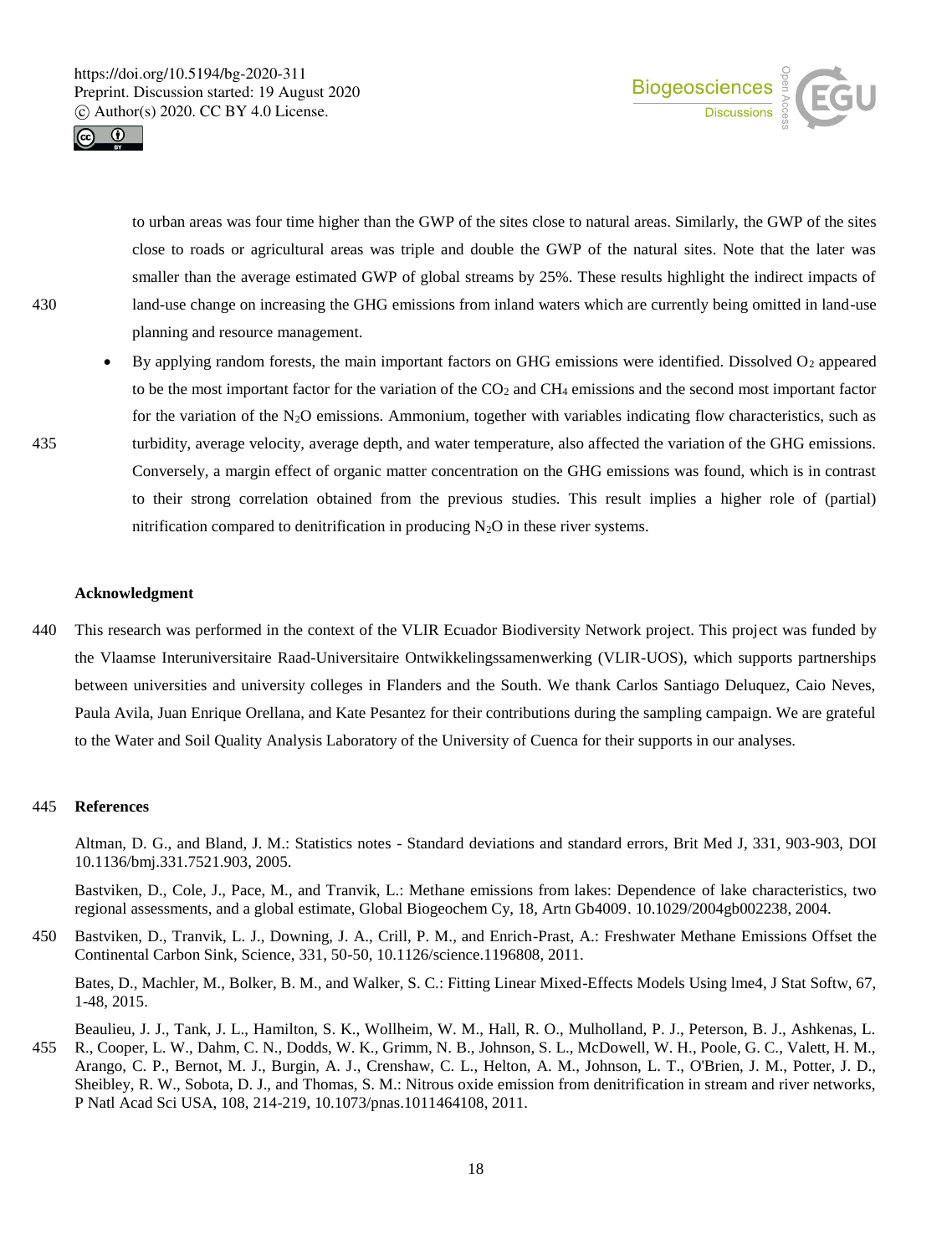



Beaulieu, J. J., DelSontro, T., and Downing, J. A.: Eutrophication will increase methane emissions from lakes and 460 impoundments during the 21st century, Nat Commun, 10, ARTN 1375 10.1038/s41467-019-09100-5, 2019.

Bischl, B., Lang, M., Kotthoff, L., Schiffner, J., Richter, J., Studerus, E., Casalicchio, G., and Jones, Z. M.: mlr: Machine Learning in R, The Journal of Machine Learning Research, 17, 5938-5942, 2016.

Breiman, L.: Random Forests, Machine Learning, 45, 5-32, 10.1023/a:1010933404324, 2001.

Butman, D., and Raymond, P. A.: Significant efflux of carbon dioxide from streams and rivers in the United States, Nat 465 Geosci, 4, 839-842, 10.1038/NGEO1294, 2011.

Castro-Barros, C. M., Ho, L. T., Winkler, M. K. H., and Volcke, E. I. P.: Integration of methane removal in aerobic anammox-based granular sludge reactors, Environ Technol, 1-11, 10.1080/09593330.2017.1334709, 2017.

Chang, W., Cheng, J., Allaire, J., Xie, Y., and McPherson, J.: Package 'shiny', http://citeseerx.ist.psu.edu/viewdoc/download, 2015.

470 Chen, Y., Cheng, J. J., and Creamer, K. S.: Inhibition of anaerobic digestion process: A review, Bioresource Technol, 99, 4044-4064, DOI 10.1016/j.biortech.2007.01.057, 2008.

Cole, J. J., and Caraco, N. F.: Atmospheric exchange of carbon dioxide in a low-wind oligotrophic lake measured by the addition of SF6, Limnol Oceanogr, 43, 647-656, DOI 10.4319/lo.1998.43.4.0647, 1998.

- Cude, C. G.: Oregon Water Quality Index: A tool for evaluating water quality management effectiveness, J Am Water 475 Resour As, 37, 125-137, DOI 10.1111/j.1752-1688.2001.tb05480.x, 2001.
	- Daelman, M. R., van Voorthuizen, E. M., van Dongen, L. G., Volcke, E. I., and van Loosdrecht, M. C.: Methane and nitrous oxide emissions from municipal wastewater treatment - results from a long-term study, Water Sci Technol, 67, 2350-2355, 10.2166/wst.2013.109, 2013.
- Damanik-Ambarita, M. N., Boets, P., Nguyen Thi, H. T., Forio, M. A. E., Everaert, G., Lock, K., Musonge, P. L. S., 480 Suhareva, N., Bennetsen, E., Gobeyn, S., Ho, T. L., Dominguez-Granda, L., and Goethals, P. L. M.: Impact assessment of local land use on ecological water quality of the Guayas river basin (Ecuador), Ecol Inform, 48, 226-237, https://doi.org/10.1016/j.ecoinf.2018.08.009, 2018.

Davidson, T. A., Audet, J., Svenning, J. C., Lauridsen, T. L., Sondergaard, M., Landkildehus, F., Larsen, S. E., and Jeppesen, E.: Eutrophication effects on greenhouse gas fluxes from shallow-lake mesocosms override those of climate 485 warming, Global Change Biol, 21, 4449-4463, 10.1111/gcb.13062, 2015.

Dormann, C. F., McPherson, J. M., Araujo, M. B., Bivand, R., Bolliger, J., Carl, G., Davies, R. G., Hirzel, A., Jetz, W., Kissling, W. D., Kuhn, I., Ohlemuller, R., Peres-Neto, P. R., Reineking, B., Schroder, B., Schurr, F. M., and Wilson, R.: Methods to account for spatial autocorrelation in the analysis of species distributional data: a review, Ecography, 30, 609- 628, 10.1111/j.2007.0906-7590.05171.x, 2007.

490 Dunnette, D.: A geographically variable water quality index used in Oregon, Journal (Water Pollution Control Federation), 53-61, 1979.

Forshay, K. J., and Stanley, E. H.: Rapid nitrate loss and denitrification in a temperate river floodplain, Biogeochemistry, 75, 43-64, 10.1007/s10533-004-6016-4, 2005.

Gallo, E. L., Lohse, K. A., Ferlin, C. M., Meixner, T., and Brooks, P. D.: Physical and biological controls on trace gas fluxes 495 in semi-arid urban ephemeral waterways, Biogeochemistry, 121, 189-207, 10.1007/s10533-013-9927-0, 2014.

Goldenfum, J. A.: Challenges and solutions for assessing the impact of freshwater reservoirs on natural GHG emissions, Ecohydrology & Hydrobiology, 12, 115-122, 10.2478/v10104-012-0011-5, 2012.

Ho, L., Pham, D., Van Echelpoel, W., Muchene, L., Shkedy, Z., Alvarado, A., Espinoza-Palacios, J., Arevalo-Durazno, M., Thas, O., and Goethals, P.: A Closer Look on Spatiotemporal Variations of Dissolved Oxygen in Waste Stabilization Ponds 500 Using Mixed Models, Water-Sui, 10, 201, 2018a.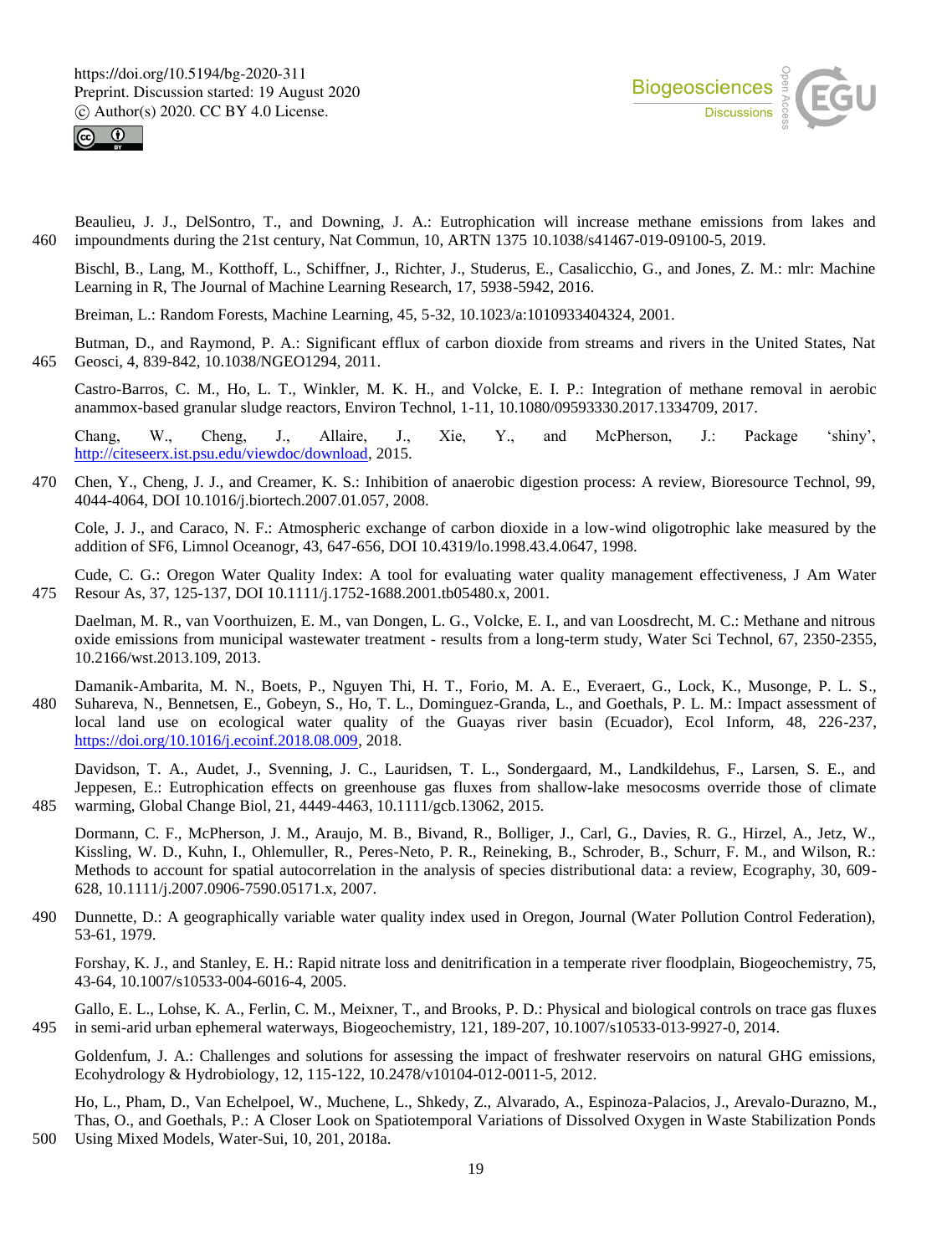



Ho, L., and Goethals, P.: Research hotspots and current challenges of lakes and reservoirs: a bibliometric analysis, Scientometrics, 10.1007/s11192-020-03453-1, 2020a.

Ho, L., and Goethals, P. L. M.: Municipal wastewater treatment with pond technology: Historical review and future outlook, Ecol Eng, 148, 105791, https://doi.org/10.1016/j.ecoleng.2020.105791, 2020b.

505 Ho, L. T.: Integrating statistical and mechanistic modeling approaches for optimization of wastewater treatment ponds, PhD, Department of Animal Sciences and Aquatic Ecology, Ghent University, Ghent, Belgium, 2018.

Ho, L. T., Pham, D. T., Van Echelpoel, W., Alvarado, A., Espinoza-Palacios, J. E., Arevalo-Durazno, M. B., and Goethals, P. L. M.: Exploring the influence of meteorological conditions on the performance of a waste stabilization pond at high altitude with structural equation modeling, Water Sci Technol, 78, 37-48, 10.2166/wst.2018.254, 2018b.

510 Ho, L. T., Alvarado, A., Larriva, J., Pompeu, C., and Goethals, P.: An integrated mechanistic modeling of a facultative pond: Parameter estimation and uncertainty analysis, Water Res, 151, 170-182, 10.1016/j.watres.2018.12.018, 2019.

Ho, T. K.: Random decision forests, Proceedings of 3rd International Conference on Document Analysis and Recognition, 1995, 278-282 vol.271,

Holgerson, M. A., and Raymond, P. A.: Large contribution to inland water CO2 and CH4 emissions from very small ponds, 515 Nat Geosci, 9, 222-U150, 10.1038/Ngeo2654, 2016.

Hotchkiss, E. R., Hall Jr, R. O., Sponseller, R. A., Butman, D., Klaminder, J., Laudon, H., Rosvall, M., and Karlsson, J.: Sources of and processes controlling CO2 emissions change with the size of streams and rivers, Nat Geosci, 8, 696, 10.1038/ngeo2507. 2015.

Hu, M. P., Chen, D. J., and Dahlgren, R. A.: Modeling nitrous oxide emission from rivers: a global assessment, Global 520 Change Biol, 22, 3566-3582, 10.1111/gcb.13351, 2016.

IPCC: Climate Change 2014: Synthesis Report, Contribution of Working Groups I, II and III to the Fifth Assessment Report of the Intergovernmental Panel on Climate Change Geneva, Switzerland9789291691432, 2014.

Janitza, S., Celik, E., and Boulesteix, A. L.: A computationally fast variable importance test for random forests for highdimensional data, Adv Data Anal Classi, 12, 885-915, 10.1007/s11634-016-0276-4, 2018.

525 Jerves-Cobo, R., Cordova-Vela, G., Iniguez-Vela, X., Diaz-Granda, C., Van Echelpoel, W., Cisneros, F., Nopens, I., and Goethals, P. L. M.: Model-Based Analysis of the Potential of Macroinvertebrates as Indicators for Microbial Pathogens in Rivers, Water-Sui, 10, Artn 37510.3390/W10040375, 2018a.

Jerves-Cobo, R., Lock, K., Van Butsel, J., Pauta, G., Cisneros, F., Nopens, I., and Goethals, P. L. M.: Biological impact assessment of sewage outfalls in the urbanized area of the Cuenca River basin (Ecuador) in two different seasons, 530 Limnologica, 71, 8-28, https://doi.org/10.1016/j.limno.2018.05.003, 2018b.

Jerves-Cobo, R., Benedetti, L., Amerlinck, Y., Lock, K., De Mulder, C., Van Butsel, J., Cisneros, F., Goethals, P., and Nopens, I.: Integrated ecological modelling for evidence-based determination of water management interventions in urbanized river basins: Case study in the Cuenca River basin (Ecuador), Sci Total Environ, 709, 136067, https://doi.org/10.1016/j.scitotenv.2019.136067, 2020a.

535 Jerves-Cobo, R., Forio, M. A. E., Lock, K., Van Butsel, J., Pauta, G., Cisneros, F., Nopens, I., and Goethals, P. L. M.: Biological water quality in tropical rivers during dry and rainy seasons: A model-based analysis, Ecological Indicators, 108, UNSP 105769. 10.1016/j.ecolind.2019.105769, 2020b.

Kampschreur, M. J., Temmink, H., Kleerebezem, R., Jetten, M. S. M., and van Loosdrecht, M. C. M.: Nitrous oxide emission during wastewater treatment, Water Res, 43, 4093-4103, DOI 10.1016/j.watres.2009.03.001, 2009.

540 Kaushal, S. S., McDowell, W. H., and Wollheim, W. M.: Tracking evolution of urban biogeochemical cycles: past, present, and future, Biogeochemistry, 121, 1-21, 10.1007/s10533-014-0014-y, 2014.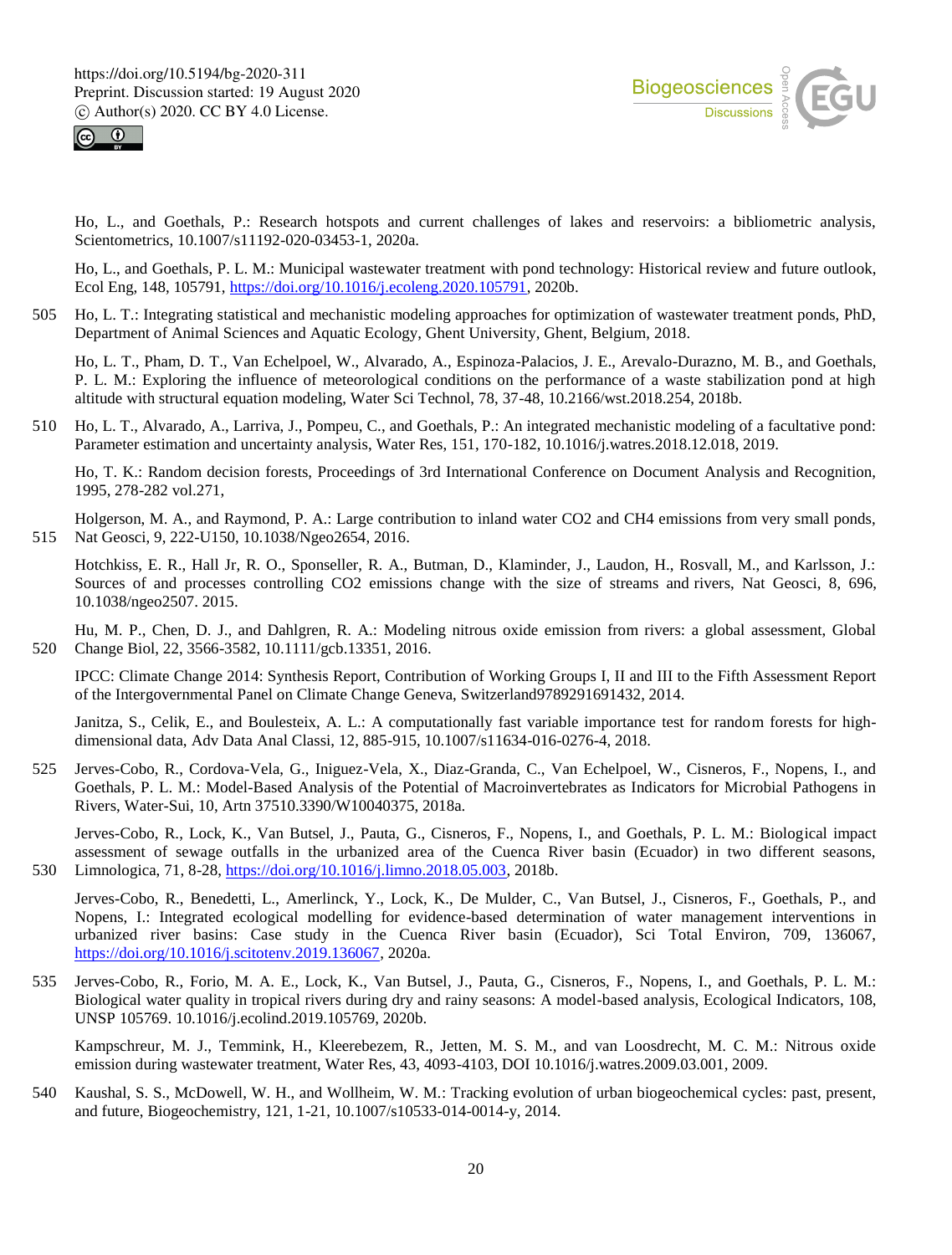



Kling, G. W., Kipphut, G. W., and Miller, M. C.: The Flux of CO2 and CH4 from Lakes and Rivers in Arctic Alaska, Hydrobiologia, 240, 23-36, Doi 10.1007/Bf00013449, 1992.

Kroeze, C., Dumont, E., and Seitzinger, S. P.: New estimates of global emissions of N2O from rivers and estuaries, 545 Environmental Sciences, 2, 159-165, 10.1080/15693430500384671, 2005.

Liss, P. S., and Slater, P. G.: Flux of Gases across the Air-Sea Interface, Nature, 247, 181-184, 10.1038/247181a0, 1974.

Lumb, A., Sharma, T. C., and Bibeault, J. F.: A Review of Genesis and Evolution of Water Quality Index (WQI) and Some Future Directions, Water Qual Expos Hea, 3, 11-24, 10.1007/s12403-011-0040-0, 2011.

Mannina, G., Butler, D., Benedetti, L., Deletic, A., Fowdar, H., Fu, G. T., Kleidorfer, M., McCarthy, D., Mikkelsen, P. S., 550 Rauch, W., Sweetapple, C., Vezzaro, L., Yuan, Z. G., and Willems, P.: Greenhouse gas emissions from integrated urban drainage systems: Where do we stand?, J Hydrol, 559, 307-314, 10.1016/j.jhydrol.2018.02.058, 2018.

Meybeck, M.: Carbon, Nitrogen, and Phosphorus Transport by World Rivers, Am J Sci, 282, 401-450, DOI 10.2475/ajs.282.4.401, 1982.

Mosier, A., Kroeze, C., Nevison, C., Oenema, O., Seitzinger, S., and van Cleemput, O.: Closing the global N(2)O budget: 555 nitrous oxide emissions through the agricultural nitrogen cycle Nutr Cycl Agroecosys, 52, 225-248, Doi 10.1023/A:1009740530221, 1998.

Musenze, R. S., Werner, U., Grinham, A., Udy, J., and Yuan, Z. G.: Methane and nitrous oxide emissions from a subtropical estuary (the Brisbane River estuary, Australia), Sci Total Environ, 472, 719-729, 10.1016/j.scitotenv.2013.11.085, 2014.

Parsons, M., Thoms, M., and Norris, R.: Australian river assessment system: AusRivAS physical assessment protocol, 560 Monitoring river health initiative technical report, 22, 2002.

Prati, L., Pavanello, R., and Pesarin, F.: Assessment of Surface Water Quality by a Single Index of Pollution, Water Res, 5, 741-+, Doi 10.1016/0043-1354(71)90097-2, 1971.

Probst, P., Wright, M. N., and Boulesteix, A.-L.: Hyperparameters and tuning strategies for random forest, Wiley Interdisciplinary Reviews: Data Mining and Knowledge Discovery, 9, e1301, 10.1002/widm.1301, 2019.

565 R Core Team: R: A Language and Environment for Statistical Computing. ISBN 3-900051-07-0, Vienna, Austria, 2014.

Raven, P. J., Fox, P., Everard, M., Holmes, N. T. H., and Dawson, F. H.: River habitat survey: A new system for classifying rivers according to their habitat quality, Freshwater Quality: Defining the Indefinable?, 215-234, 1997.

Raymond, P. A., and Cole, J. J.: Gas exchange in rivers and estuaries: Choosing a gas transfer velocity, Estuaries, 24, 312- 317, Doi 10.2307/1352954, 2001.

570 Raymond, P. A., Hartmann, J., Lauerwald, R., Sobek, S., McDonald, C., Hoover, M., Butman, D., Striegl, R., Mayorga, E., Humborg, C., Kortelainen, P., Durr, H., Meybeck, M., Ciais, P., and Guth, P.: Global carbon dioxide emissions from inland waters, Nature, 503, 355-359, 10.1038/nature12760, 2013.

Rosamond, M. S., Thuss, S. J., and Schiff, S. L.: Dependence of riverine nitrous oxide emissions on dissolved oxygen levels, Nat Geosci, 5, 715-718, 10.1038/Ngeo1556, 2012.

575 Sander, R.: Compilation of Henry's law constants (version 4.0) for water as solvent, Atmos Chem Phys, 15, 4399-4981, 10.5194/acp-15-4399-2015, 2015.

Schimel, D. S.: Terrestrial ecosystems and the carbon cycle, Global Change Biol, 1, 77-91, 10.1111/j.1365-2486.1995.tb00008.x, 1995.

Schreiber, F., Wunderlin, P., Udert, K. M., and Wells, G. F.: Nitric oxide and nitrous oxide turnover in natural and 580 engineered microbial communities: biological pathways, chemical reactions, and novel technologies, Front Microbiol, 3, ARTN 372. 10.3389/fmicb.2012.00372, 2012.